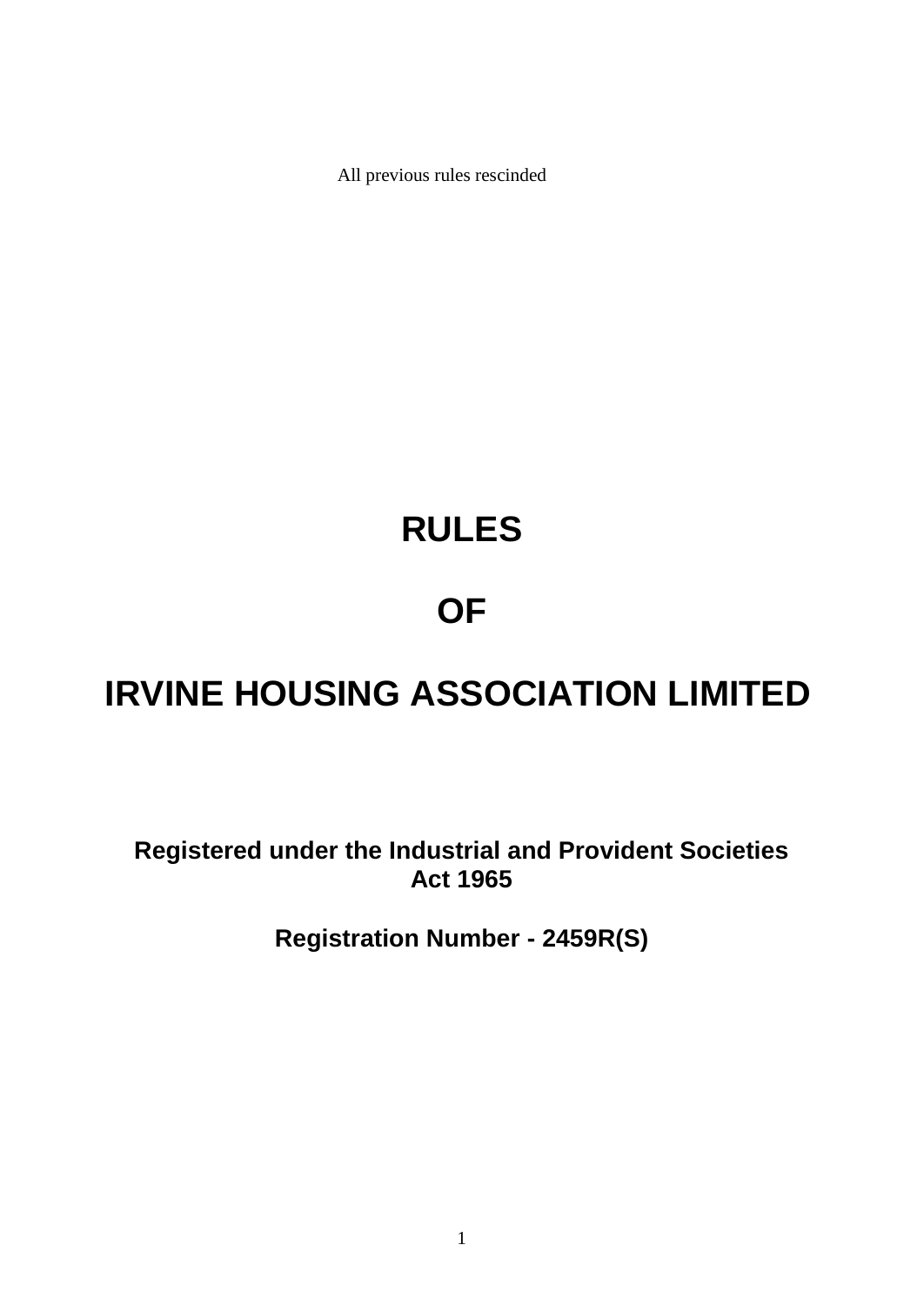## **IRVINE HOUSING ASSOCIATION LIMITED**

# **RULES**

## **NAME, OBJECTS AND REGISTERED OFFICE**

- 1. The name of the Society shall be Irvine Housing Association Limited (hereinafter called "the Association").
- 2. The objects of the Association shall be to operate for the relief of those in need by reason of age, ill health, disability, financial hardship or other disadvantage through:
	- (i) the provision, construction, improvement and/or management of land and accommodation;
	- (ii) the provision of care; and/or
	- (ii) any other objects or purposes allowed under Section 58 of the Housing (Scotland) Act 2001 (as amended by the Housing (Scotland) Act 2006 and the Registered Social Landlords (Purposes or Objects) (Scotland) Order 2006) which is charitable both for the purposes of Section 7 of the 2005 Act and also Section 505 of the Income and Corporation Taxes Act 1988.
- 3. Our permitted activities and powers will include anything which is necessary, incidental, conducive and/or expedient to help us achieve the objects set out in rule 2.
- 4. In furtherance of its objects the Association shall as landlord or managing agent have a proper regard to the requirements of public accountability, to the proper use of public or other monies loaned, granted or gifted to or held by it, to the welfare of the tenants or occupiers of the dwellings provided or managed by it.
- 5. Subject and without prejudice to the terms of rule 3, the Association shall not trade for profit.
- 6. The registered office of the Association shall be at 44-46 Bank Street, Irvine and notice of any change in the situation of the registered office shall be sent by the Secretary to the Financial Conduct Authority in the form prescribed by Treasury Regulations and to The Scottish Housing Regulator within fourteen days thereof.

#### **MEMBERSHIP**

- 7. (a) The members of the Association shall be those persons who hold a share in the Association and whose names appear in the register of members and the Parent Member.
	- (b) The Parent shall apply for a share in terms of these rules and shall make payment to the Secretary at the registered office of the Association of the sum of £1.00. The Parent shall then become a member of the Association and its name shall be entered in the register of members under the category of "Parent Member" within seven days and shall be issued with a share to the value of £1.00 (the "Parent Share") in the **Association**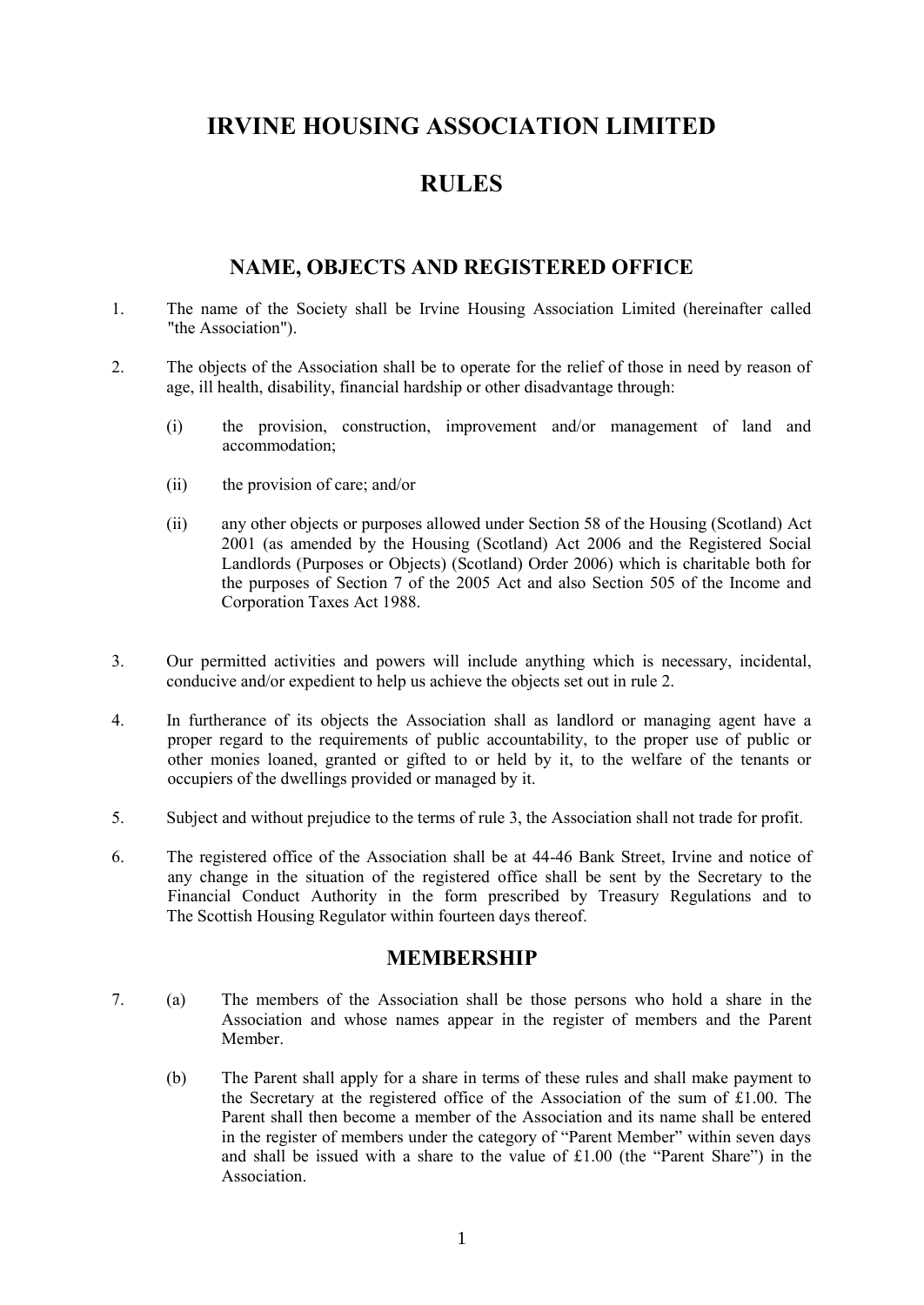- 8. Any ordinary member who changes his main residence is required to furnish in writing to the Association's registered office once within three calendar months of such change the address of such new main residence or registered office.
- 9. No ordinary member shall hold more than one ordinary share in the Association.
- 10. (a) An applicant for ordinary membership shall forward to the registered office together with his application the sum of one pound (which shall be returned to him if the application is not approved) and every application shall be considered by the Board at its next meeting after it is made, or so soon thereafter as it is practicable.
	- (b) If the application is approved, ordinary membership shall take effect from that time and within seven working days the name of the applicant shall be entered in the register of members and one share in the Association shall be issued to the applicant.
- 11. (a) A person shall not be admitted to ordinary membership if he is under the age of eighteen years or such other age for attaining full age as may from time to time be prescribed by statute for the purposes of any rule of law, except that a tenant of the Association who has at least attained sixteen years of age may be admitted to ordinary membership.
	- (b) While it is the Association's intention to encourage membership, the Board has absolute discretion in deciding applications for membership and the following shall constitute grounds for refusal of an application for membership:
		- (i) where membership would be contrary to these rules or the Association's policies;
		- (ii) where a conflict of interest may exist which, even allowing for the disclosure of such an interest, may adversely effect the work of the Association; or
		- (iii) where the Board considers that accepting the application would not be in the best interests of the Association.
- 12. An ordinary member representing an organisation shall for all purposes be treated as an individual member but shall have entered against his name in the register of members the name of the organisation which he represents.

## **SHARE CAPITAL**

- 13. The share capital of the Association shall be raised by the issue of ordinary shares of the value of one pound each to ordinary members and the "Parent Share" to the Parent.
- 14. (a) Shares shall carry no right to interest, dividend or bonus and shall not be held jointly.
	- (b) Ordinary shares shall not be withdrawable but shall be transferable with the consent of the Board in manner provided hereafter for the transfer of loan stock so far as applicable.
	- (c) On the death, expulsion or withdrawal from the Association of an ordinary member, the ordinary member's share shall be cancelled and the amount paid up thereon shall become the property of the Association. If an ordinary member who represents an organisation dies or advises the Association that he can no longer participate in its affairs, such body may request that the share be transferred to another person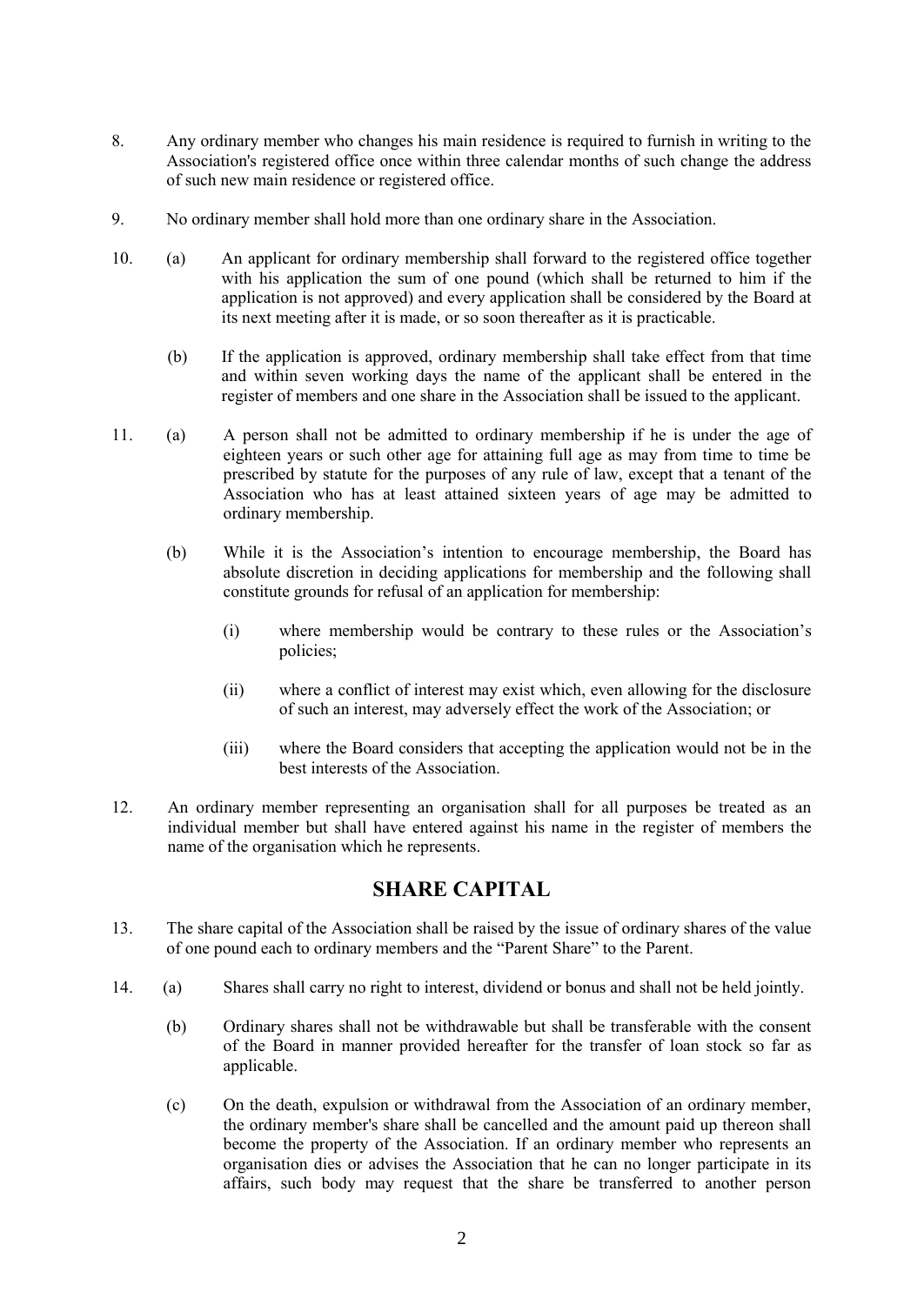representing that body in accordance with paragraph (b) of this rule.

(d) The Parent Share may not be sold or transferred but may, on the written request of the Parent, be cancelled in the same manner as ordinary shares.

#### **WITHDRAWAL FROM MEMBERSHIP**

- 15. (a) Any ordinary member may withdraw from the Association by giving to the Secretary one month's notice in writing of his intention to do so.
	- (b) (i) Where the Board is satisfied that:-

(A) an ordinary member has failed to notify the Association of a change in main residence as required under rule 8, or

- (B) an ordinary member has failed to either attend or submit apologies for five consecutive annual general meetings, or
- (C) an ordinary member ceases to fall within the definition or membership criteria of his membership category, or
- (D) an ordinary member has become an employee of the Association

that member shall be deemed to have withdrawn from membership of the Association and his ordinary share shall be cancelled and the amount paid thereon shall become the property of the Association with effect from the passing of a resolution by the Board to that effect.

- (ii) In circumstances where an ordinary member, who is a tenant of the Association, changes his main residence by way of transfer or exchange of tenancy, he shall be deemed to have given the required notification under rule 8.
- (iii) All cancellations of shares pursuant to rule (b)(i) hereof shall be recorded in the register of members.

#### **EXPULSION OF MEMBERS**

- 16. (a) An ordinary member may be expelled by a resolution carried by the votes of twothirds of the ordinary members present in person or by proxy and voting on a poll at a special general meeting of the Association of which notice has been duly given, provided that a complaint in writing of conduct detrimental to the interests of the Association has been communicated to him by the Secretary not less than one calendar month before the meeting. Such complaint shall contain particulars of the conduct complained of and shall call upon the member to answer the complaint and to attend the meeting called under this rule. At the meeting the ordinary members shall consider evidence in support of the complaint and such evidence as the member may wish to place before them. If on due notice having been served upon him the ordinary member fails to attend the meeting without adequate reason being provided the meeting at its discretion may proceed in his absence.
	- (b) No person who has been expelled from ordinary membership shall be re-admitted except by resolution carried by the votes of two-thirds of the ordinary members present in person or by proxy and voting on a poll at any general meeting of which notice has been duly given.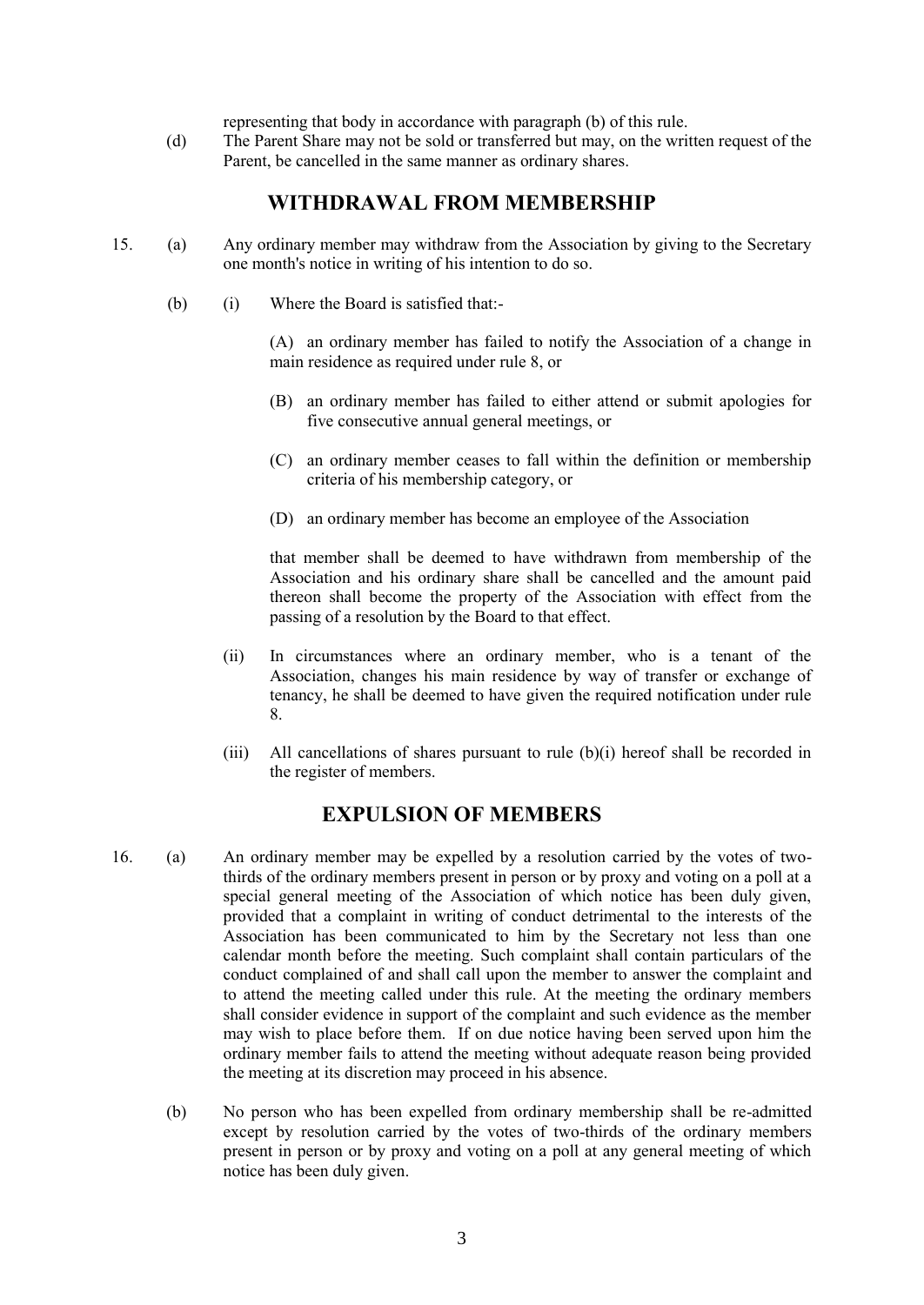(c) Where a Board member ceases to be a Board member pursuant to rule 42.2, that Board member's ordinary share shall if the majority of the Board members so determine be cancelled and his ordinary membership ended. The value of that Board member's ordinary share shall then belong to the Association.

## **REPRESENTATIVE OF ORGANISATION**

17. The ordinary membership of an individual representing an organisation in terms of rule 12 shall cease on the death, resignation, expulsion (in terms of rule 16) or withdrawal (in terms of rule 15) of the individual representing such organisation. An organisation which is represented in terms of rule 12 may by resolution of its governing body revoke the appointment of any person who is its representative. A copy of such resolution shall be sent to the Secretary of the Association. The organisation's representation through that individual and that individual's ordinary membership of the Association under rule 12 shall cease with effect from the date of the resolution of the governing body.

## **BORROWING POWERS**

- 18. (a) The Association shall have the power to borrow money for the purposes of the Association provided that:
	- (i) at the time of borrowing the sum of the amount remaining undischarged of monies borrowed and the amount of the proposed borrowing shall not exceed £100 million; and
	- (ii) for the purposes of this rule the amount remaining undischarged at the time of borrowing of any index-linked monies borrowed by the Association or on any deep discounted security shall be deemed to be the amount required to repay such borrowing in full if such borrowing became repayable at that time and the amount of any proposed borrowing intended to be index-linked or on a deep discounted security shall be deemed to be the net proceeds of such proposed borrowing receivable by the Association at the time of borrowing.
	- (b) The Association will not pay more than the market rate of interest as determined by the Board having regard to the terms of the loan on any money borrowed by the Association.
	- (c) The Association shall not receive money on deposit.
	- (d) Subject to the foregoing provisions of this rule the Board shall have power to determine from time to time the terms and conditions upon which money is borrowed or loan stock is issued and to vary such terms and conditions.
- 19. (a) The Association shall have the power to enter into and perform a Rate Cap Transaction, or series of Rate Cap Transactions, or to enter into a Collar Transaction or series of Collar Transactions or an Interest Rate Swap Transaction where in relation to any such Transaction the following conditions are satisfied, namely that:-
	- (i) the relevant instruments relate solely to amounts denominated in Sterling;
	- (ii) the relevant transaction provides (in the case of an interest rate swap) for the Association to undertake to pay a specified fixed rate on an applicable notional sum denominated in Sterling, but not otherwise;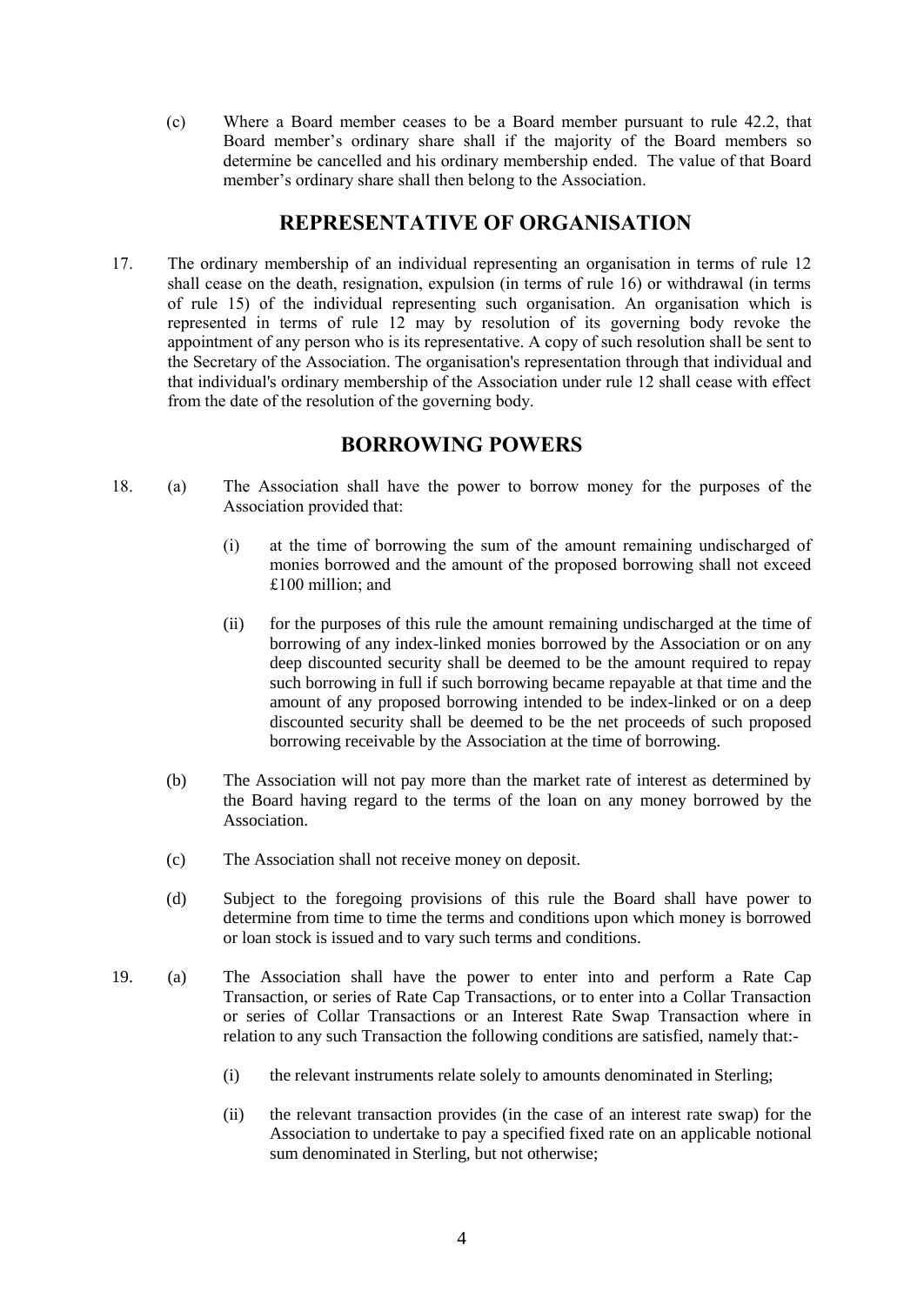- (iii) the relevant transaction in the ease of a Collar Transaction provides for the simultaneous buy of an instrument relating to a rate cap and the selling of an instrument providing for a floor at a lower strike price to such Cap;
- (iv) any counter-party to the transaction is one of the principal clearing banks in the United Kingdom;
- (v) the Board or a duly authorised Committee of the Board established under the rules considers the entry by the Association into such transaction(s) to be in the best interests of the Association.

PROVIDED that at the time of entry into any such transaction(s) the sum of the Calculation Amount of any such transaction previously entered into and remaining in effect and the Calculation Amount of the proposed transaction(s) shall not exceed (i) the aggregate amount of the Association's Variable Rate Borrowings either at the Effective Date or (ii) having regard at the Effective Date to the Association's obligations to repay Variable Rate Borrowings, the amount of the Variable Rate Borrowings which will be outstanding at any time on or prior to the proposed Termination Date.

- (b) Before exercising its power under rule 19.(a) the Association shall obtain and consider proper advice on the question whether the transaction is satisfactory having regard to:-
	- (i) the possible fluctuations in the rate of interest payable by the Association on its Variable Rate Borrowings during the term of the relevant transaction;
	- (ii) the Association's ability to meet its payment obligations under such Borrowings during the term of the relevant transaction(s) if such transaction(s) was or were not entered into;
	- (iii) the payment obligations under the relevant transaction(s); and
	- (iv) the Association's actual and projected annual income and expenditure position.
- (c) For the purposes of rule 19.(b) proper advice shall mean the advice of a person who is reasonably believed by the Board to be qualified in his ability in the practical experience of financial matters and such transactions, such advice may be given by a person notwithstanding that he gives it in the course of his employment as an officer.
- (d) A person entering into a relevant transaction as a Floating Rate Payer with the Association who has received a written certificate signed by the Secretary confirming the Association's compliance with rules 19.(a) and 19.(b) shall not be concerned to enquire whether or not the Association has complied with the provisions of rules 19.(a) and 19.(b) and such transaction shall be valid at the date it is entered into and throughout its term in favour of such person (or any assignee or successor in title) whether or not the provisions of rules 19.(a) and 19.(b) have been complied with.

For the purpose of this rule:

"Calculation Amount", "Effective Date", "Floating Rate Payer", "Term", and "Termination Date" have the respective meanings given in the 1991 ISDA Definitions as amended from time to time:

"Variable Rate Borrowings" means any borrowing by the Association pursuant to rule 19.(a) in respect of which the rate of interest has not been fixed for a term in excess of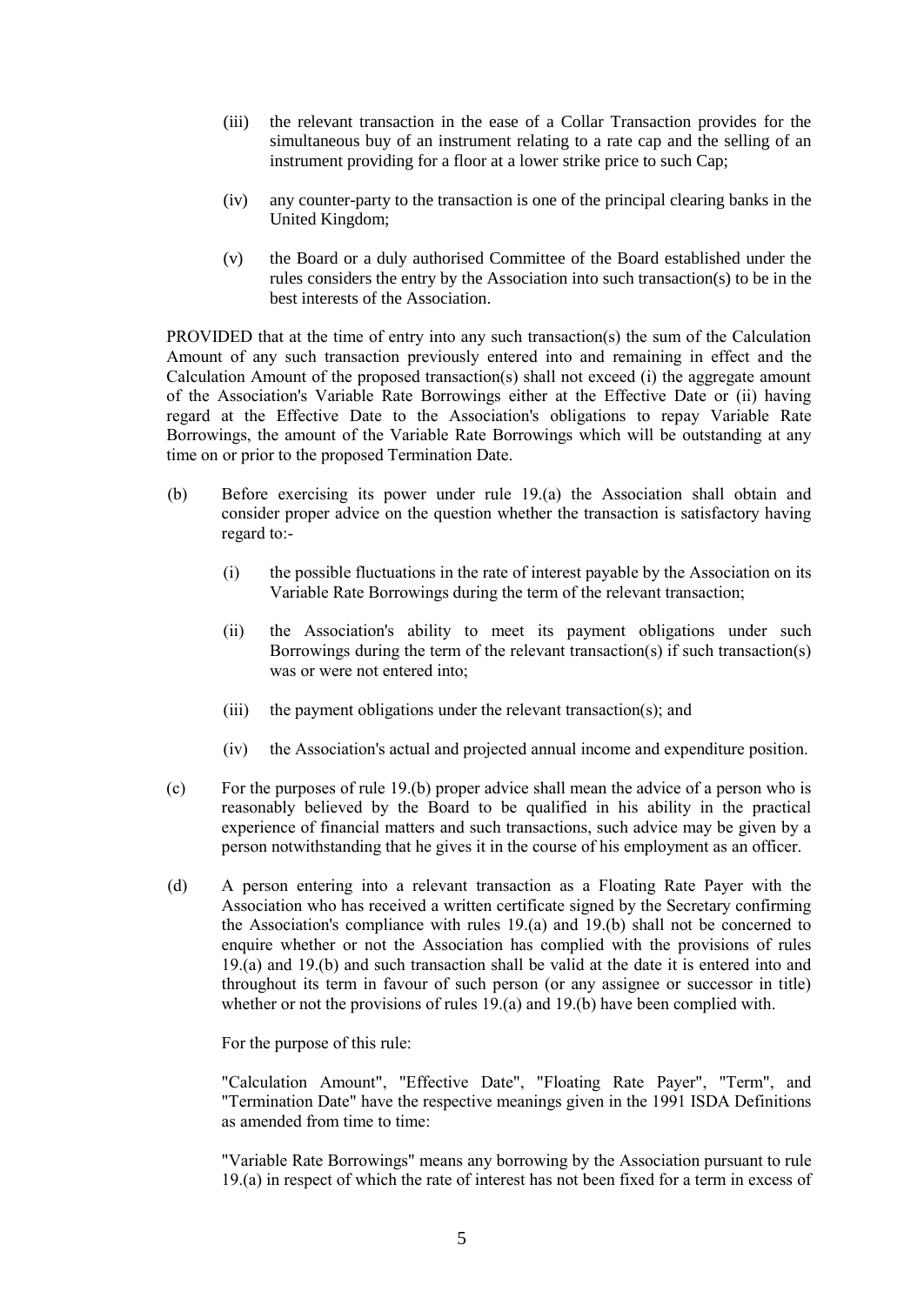twelve months and the term "fixed" shall exclude any borrowing where the rate of interest is indexed in accordance with a retail price index or other published index.

"Rate Cap Transaction", "Collar Transaction" and "Interest Rate Swap Transaction" mean respectively any transaction designated within the meaning of the category "Swap Transaction" as defined in the 1991 ISDA Definitions as amended from time to time.

- 20. (a) The holder of loan stock may transfer all or any part thereof by instrument in writing in such form as the Board may approve.
	- (b) The instrument of transfer shall be executed by or on behalf of the transferer and transferee and properly stamped, and upon delivery thereof at the registered office together with the sum of five pence, the certificate of the loan stock and such evidence of identity or title as the Board may reasonably require, the transfer shall be registered.
	- (c) A transfer of loan stock shall not be valid until registered.

## **GENERAL MEETINGS**

- 21. The Association shall within six calendar months after the close of each financial year of the Association hold a general meeting which shall be called the annual general meeting. The functions of the annual general meeting shall be:-
	- (a) To receive the Chairman's report on the affairs of the Association for the preceding year.
	- (b) To receive the accounts and balance sheet together with the report of the auditor thereon.
	- (c) To elect Board members as provided in rule 40.
	- (d) To appoint the auditor as provided in rules 71, 72 and 73.
	- (e) To transact any other general business of the Association included in the notice convening the meeting.
- 22. (a) All general meetings other than annual general meetings shall be called special general meetings. They shall be convened by the Secretary either:-
	- (i) upon an order of the Board or,
	- (ii) upon a written requisition signed for and on behalf of the Parent or signed by not less than four ordinary members or, if the total number of ordinary members at any time exceeds forty, by one-tenth of such ordinary members,

stating the purpose for which the meeting is to be convened.

(b) Where a special general meeting is called for by a written requisition, the Secretary of the Association shall be under a duty to convene the meeting in accordance with paragraph (c) of this rule and without prejudice to said duty shall in consultation with the Board or the Chairman if practicable but if such consultation is not practicable at his own discretion, decide the time, date and place for the meeting.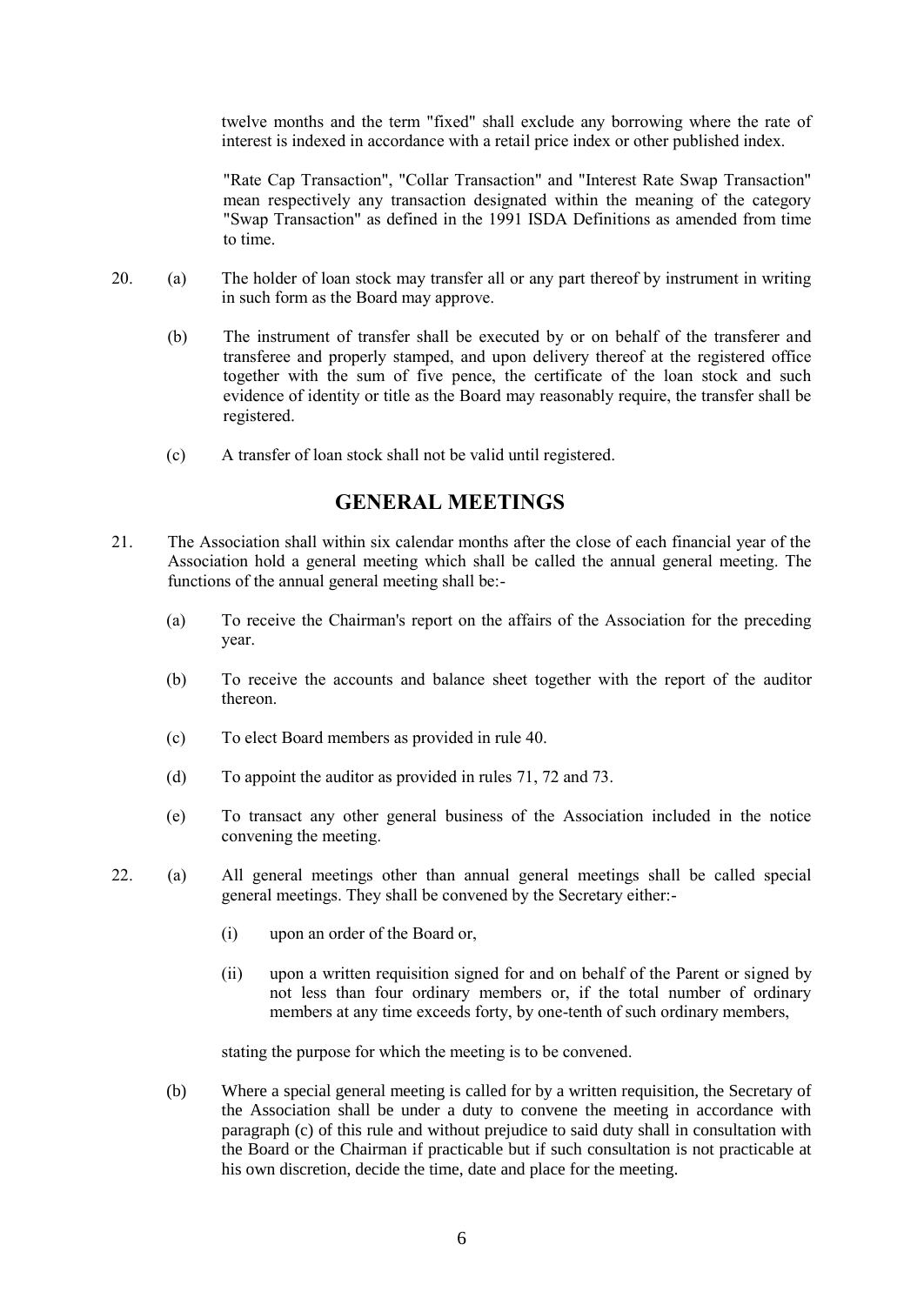- (c) Such meeting shall be held within twenty-eight days after receipt of such order or requisition. Should the Secretary fail to give notice to convene a special general meeting within ten days after delivery to him of the order or requisition, the Board, or the ordinary members who signed the requisition, may themselves give notice of and convene the meeting.
- (d) A special general meeting shall not transact any business other than that mentioned in the notice convening the meeting.
- 23. A general meeting shall be convened by the Secretary by notice in writing posted to every ordinary member and the Parent at his or its registered address, not less than fourteen clear days before the date of the meeting, specifying whether the meeting is an annual or special general meeting, stating the time, date and place thereof and the business for which it is convened. The Board may direct the Secretary to include with the notice or send separately to ordinary members and the Parent in advance of the general meeting any relevant written reports or papers or annual accounts as specified in the notice as the case may be. The accidental omission to send notice of a general meeting or papers relating to the notice to any ordinary member (other than the Parent), or the non-receipt of notice of a general meeting or papers relating to the notice by any ordinary member (other than the Parent) shall not invalidate the proceedings of that general meeting. Each notice or communication sent by the Association to an ordinary member and the Parent by post, addressed to him at his registered address, shall be deemed to have been duly served forty-eight hours after being posted.

## **PROCEEDINGS AT GENERAL MEETINGS**

- 24. (a) No business shall be transacted at any general meeting of the Association unless a quorum of members is present in person at the time the meeting proceeds to business. The Parent and seven ordinary members or, if the number of ordinary members at any time exceeds seventy ordinary members, one-tenth thereof, including the Parent, shall form a quorum.
	- (b) If no quorum is present within half an hour after the time appointed for the meeting, the meeting shall stand adjourned to the same day in the next week at the same time and place, and if at the adjourned meeting a quorum is not present within half an hour after the time appointed for the meeting the ordinary members present shall be a quorum.
- 25. (a) The Chairman of the meeting may with the consent of a majority of the ordinary members present adjourn any meeting but no business shall be transacted at any adjourned meeting other than the business not reached or left unfinished at the meeting from which the adjournment took place.
	- (b) Every adjourned meeting shall be deemed a continuation of the original meeting and any resolution passed at an adjourned meeting shall for all purposes be treated as having been passed on the date on which it was in fact passed and shall not be deemed to have been passed on any earlier date. It shall not be necessary to give notice of an adjournment or of the business to be transacted at an adjourned meeting.
- 26. (a) At all general meetings of the Association the Chairman of the Board shall preside as Chairman, or if there be no such chairman, or if he be not present, or is unwilling to act, the ordinary members present shall elect a member of the Board present to be the Chairman of the meeting. In the absence of any members of the Board, the ordinary members present shall elect from their number a Chairman of the meeting.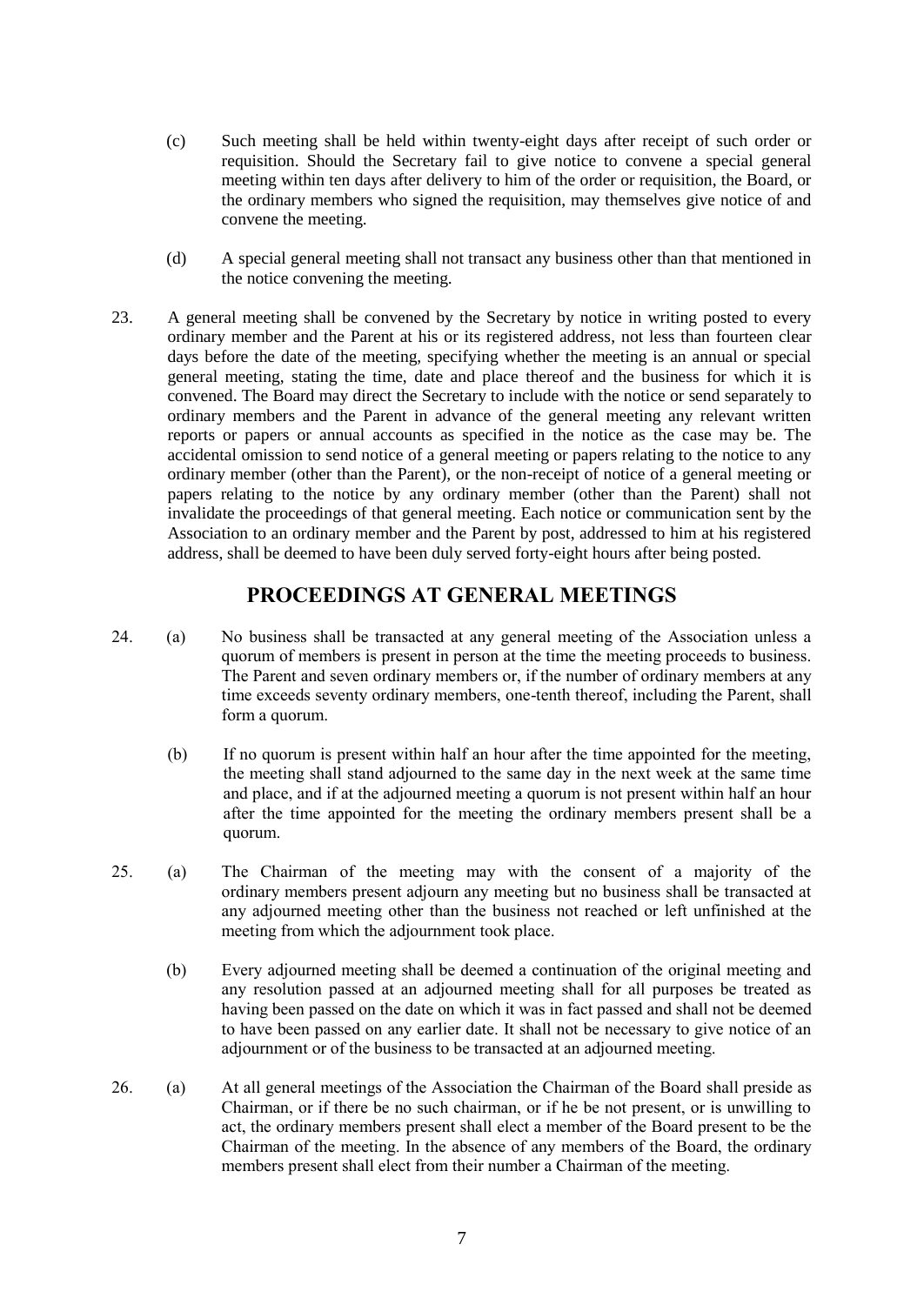- (b) Should the Chairman appear at a later time during the meeting, the acting Chairman at his discretion may continue in that position but only until the current or particular item on the agenda is disposed of, before vacating the chair for the Chairman.
- 27. Subject to any special direction contained in any of these rules, or in any Act of Parliament, a resolution put to the vote of a general meeting shall be decided by a simple majority of those voting, either upon show of hands, or by a poll where a poll is agreed or directed. In the case of a poll, votes may be given personally or by a proxy who need not be a member of the Association.
- 28. At all general meetings of the Association every ordinary member and the Parent present in person shall have one vote upon a show of hands. Where however an appointed proxy is present and so declares, the Chairman shall direct a poll. On a poll every ordinary member and the Parent present in person or by proxy shall have one vote. In the case of an equality of votes the Chairman of the meeting shall have a second or casting vote.
- 29. Unless a poll be demanded, a declaration by the Chairman that a resolution on a show of hands has been carried, or carried unanimously, or by a particular majority, or lost, or not carried by a particular majority, and an entry made to that effect in the book containing the minutes of the proceedings of the Association shall be conclusive evidence of the fact without proof of the number or proportion of the votes recorded in favour of, or against, such resolution.
- 30. (a) A poll may be demanded either before or immediately after a vote by a show of hands, by not less than one-tenth of the ordinary members present at the meeting (in person or by proxy), or may be directed by the Chairman whether pursuant to rule 28 or otherwise. A demand for a poll may be withdrawn.
	- (b) If a poll is to take place, it shall be conducted forthwith at the meeting in such manner as the Chairman shall direct. The result of such a poll shall be deemed to be the resolution of the Association in general meeting.
- 31. (a) The instrument appointing a proxy shall be in the form shown in the Appendix attached to these rules given under the hand of the appointer or of his attorney duly authorised in writing and shall be deposited at the registered office of the Association not less than two clear days before the date fixed for holding the meeting at which the person named in such instrument is authorised to vote on behalf of the ordinary member so appointing. Any question as to the validity of a proxy shall be determined by the Chairman of the meeting.
	- (b) The ordinary member who has appointed a proxy may revoke such proxy in the form shown in the Appendix attached to these rules given under the hand of the appointer or of his attorney duly authorised in writing and shall be deposited at the registered office of the Association not less than one clear day before the date fixed for holding the meeting at which the person named in the instrument appointing the proxy was authorised to vote on behalf of the ordinary member so appointing.
	- (c) Only those instruments in the form provided in the Appendix attached to these rules, appointing a proxy, which are properly completed as aforesaid shall be treated as valid. The Chairman shall report to the meeting, the details of those instruments of proxy which are void.
	- (d) The Parent shall be deemed to be present in person at any general meeting if it is represented in person by an individual (who need not be a member) who is appointed to act as such in writing signed on behalf of the Parent.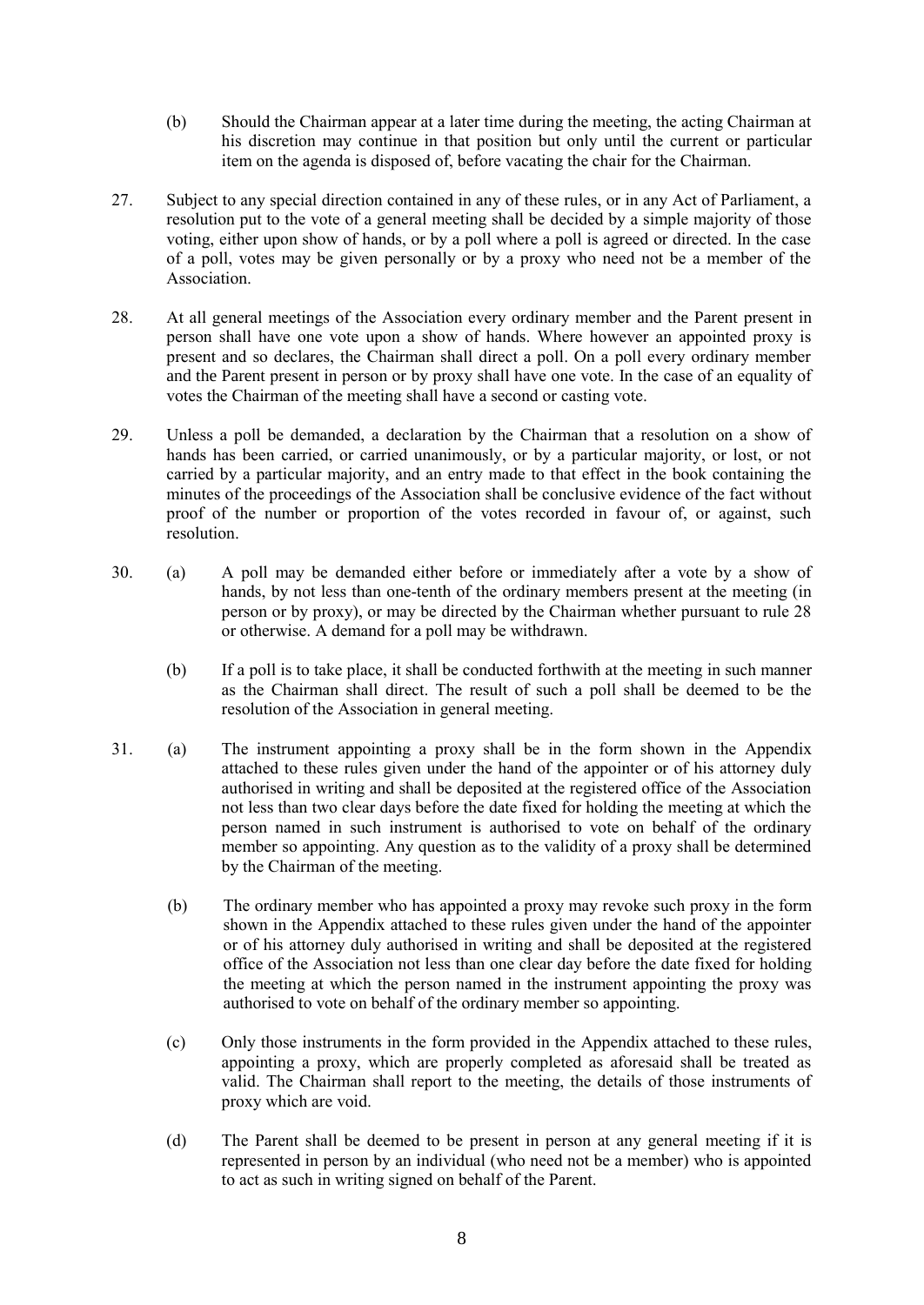## **CONDUCT OF GENERAL MEETINGS**

- 32. All speakers shall address the Chair and all ordinary members shall observe order in such instance. No ordinary member shall be allowed to speak more than once on any motion, unless on a point of clarification, until every other ordinary member has had the opportunity to speak on the same issue; they shall then have only the opportunity to speak a second time by permission of the Chairman unless he was the person who raised the point initially and wishes to have a final reply as regards his original position.
- 33. Amendments to any original motion of business may be made by an ordinary member verbally by addressing the Chair. Amendments shall be taken in order of intimation; one amendment shall be disposed of before another is moved. If the first amendment is carried it becomes itself the question, whereupon any further amendment may be moved.
- 34.1 The time limit for speakers shall be at the discretion of the Chairman.
- 34.2 If any point arises which is not provided for in these rules, the Chairman shall give an opinion on the point. Should his opinion not be accepted by a challenge which has a seconder, the Chairman shall then vacate the Chair and a vote shall be taken and the matter determined by a simple majority.
- 35. No meeting shall continue for more than two hours beyond the time for which the meeting is called, unless with approval of at least two-thirds of the ordinary members present, after the expiry of that time.
- 36. Proceedings at any meeting shall not be invalidated by an accidental omission to send notice of the meeting to any member (other than the Parent).

#### **BOARD**

- 37. (a) The Association shall have a Board which shall consist of not less than eight persons nor more than twelve, including the Parent Nominee (if appointed) but excluding persons co-opted to the Board (if any).
	- (b) Only members (and the Parent Nominee (as hereinafter defined)) who have attained eighteen years of age shall be eligible to become Board members.
	- (c) The Board shall include a minimum of three and a maximum of four Tenant Board **Members**
	- (d) Notwithstanding any other provision of these rules the Parent is the parent body of the Association and shall be entitled to appoint any number of members of the Board as it may in its sole discretion determine. In addition, the Parent shall at any time be entitled to remove from office any and all members of the Board as it may in its sole discretion determine. Such appointments and removals from office may be made from time to time in writing signed on behalf of the Parent and served on the Association and in each case shall take effect upon the date of lodgement of written notice at the registered office of the Association or such later date as may be specified in the notice.
	- (e) The Parent shall exercise its powers of appointment and removal of any members of the Board in accordance with rule 37 (d) pursuant to and in terms of the Constitutional Partnership Agreement entered into between the Parent and the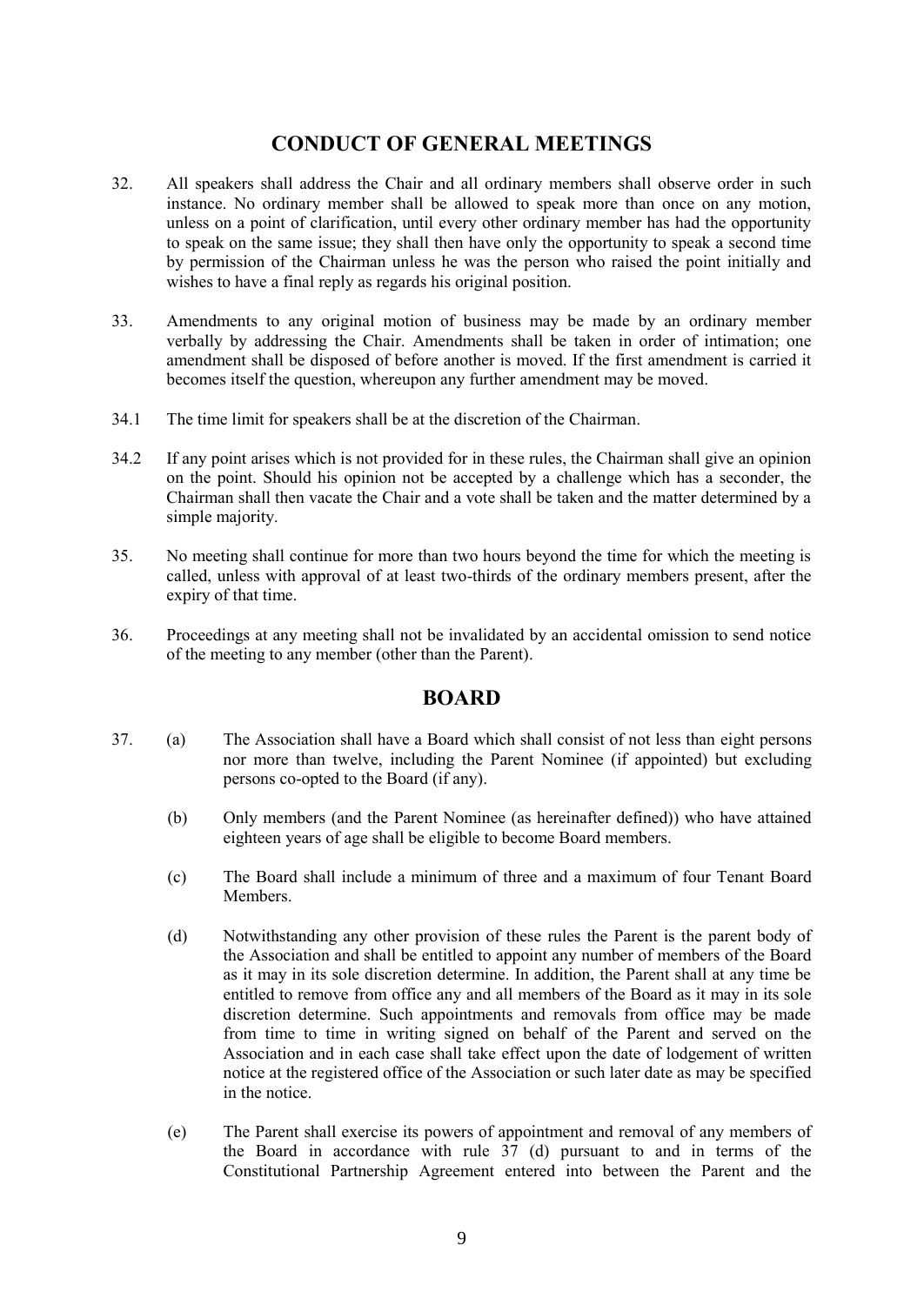Association having due regard to the best interests of the Association and the conduct of the Association's business.

- (f) The Parent may from time to time by written notice to the registered office of the Association appoint one person to be a Board member (the "Parent Nominee") and by like notice remove or replace the Parent Nominee and in each case such appointment or removal shall take effect upon the date of lodgement of such written notice at the registered office of the Association or such later date as may be specified in the notice.
- (g) The Board shall assess annually the skills, knowledge, diversity and objectivity that it needs for its decision making and what is contributed by the Board members by way of annual performance reviews. The Board must satisfy itself that any Board member seeking re-election to the Board after service as a Board member for a continuous period in excess of 9 years can demonstrate his / her continued effectiveness as a Board member.
- (h) Each Board member shall, in exercising his / her role as a Board member, act in the best interests of the Association, its tenants and will not place any personal or other interests ahead of his / her primary duty to the Association and, in particular, must:
	- (A) seek, in good faith, to ensure that the Association acts in a manner which is accordance with its objects;
	- (B) act with the care and diligence which it is reasonable to expect of a person who is managing the affairs of another person;
	- (C) in circumstances giving rise to the possibility of a conflict of interest between the Association and any other party, to put the interests of the Association before those of the other party and where any other duty prevents him / her from doing so, disclose the conflicting interest to the Association and refrain from participating in any discussions or decisions involving the other Board members with regard to the matter in question; and
	- (D) ensure that the Association complies with any direction, requirement, notice or duty imposed on it by the 2005 Act.
- (i) The Board shall set and periodically review its policy on payments and benefits. If a person is a member, employee of the Association or serves on the Board or any committee of the Board he / she must not receive any payment or benefit unless it is permitted by the policy. In making any payment or conferring any benefit the Association shall act at all times with transparency, honesty and propriety.
- (j) If a person serves on the Board or any committee of the Board he / she must not receive any payment or benefit unless it is permitted by the 2005 Act and as set out in the Association's policy referred to in rule 37(i). He / she shall also comply with the requirements of the 2005 Act in respect of any conflict of interest that might arise.
- 38. (a) The Board may from time to time co-opt for any period expiring not later than the commencement of the next annual general meeting of the Association any suitable persons, whether ordinary members of the Association or not, to serve on the Board and may remove such persons. Co-opted persons may take part in the deliberations of the Board and vote at any meetings thereof, on all matters excepting those directly affecting membership of the Association or the election of its officers. The Board may not co-opt more than three persons at any one time and the attendance of such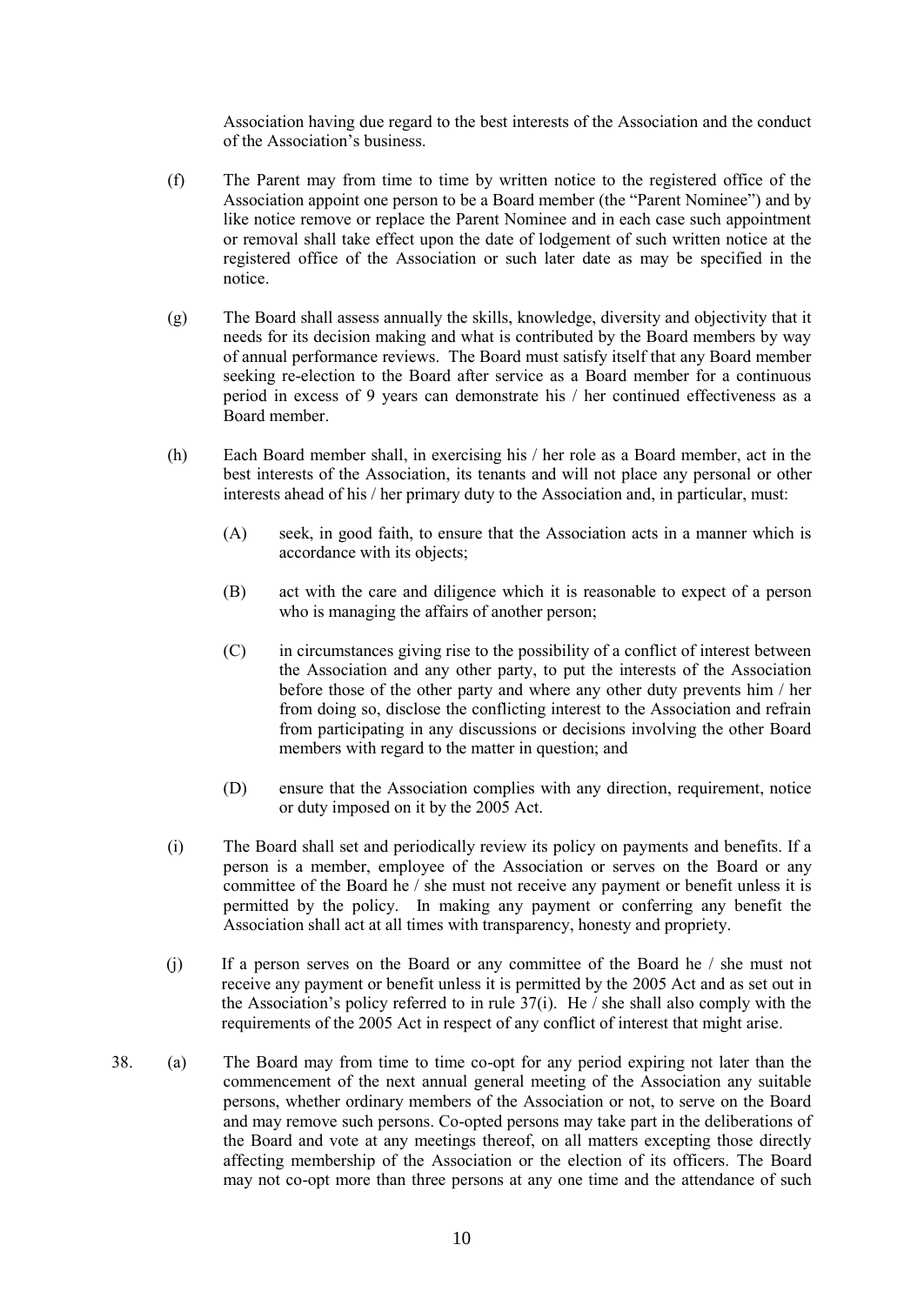persons at meetings of the Board shall not count towards determining a quorum as defined under rule 45.

(b) Subject to the terms of paragraph (a) of this rule, the Board may, in the event of any category of ordinary membership not being fully represented as envisaged by rule 37 (c), co-opt suitable persons from within each category of ordinary membership to achieve full representation on the Board of each category of ordinary membership.

#### **ELECTION OF BOARD MEMBERS**

- 39. (a) At the conclusion of the first annual general meeting of the Association after the total ordinary membership of the Association shall have exceeded seven or such greater number as the Association may determine from time to time by resolution in general meeting, all members of the Board for the time being shall retire from office. Without prejudice to paragraph (c) of this rule 39, at the conclusion of every subsequent annual general meeting, one-third or the nearest number of Board members shall retire from office. The Parent Nominee (if appointed) shall not be required to retire at any annual general meeting.
	- (b) Subject to paragraph (c) of this rule 39, a Board member who retires pursuant to the terms of this rule 39 shall be eligible for re-election without nomination.
	- (c) A Board member shall not be in office for more than nine consecutive years unless his appointment is extended by a resolution of the Board for a further three years where the Board determines that the Board member in question possesses skills, knowledge or experience that are necessary or desirable to further the objects of the Association.
- 40. (a) If at any annual general meeting, the Board members offering themselves for reelection together with any other ordinary members of the Association duly nominated for election to the Board do not exceed the number of Board members to be elected, the said Board members and members nominated shall be declared by the Chairman to have been duly re-elected or elected. If the said Board members and members nominated exceed the number of Board members to be elected the general meeting shall elect from amongst them the members to serve on the Board by ballot to be taken at that general meeting in the manner directed by the Chairman. Each ordinary member present in person or proxy shall be entitled to one vote for each vacancy to be filled and shall not give more than one vote to any one candidate.
	- (b) Nominations for the Board shall be in writing on the form prescribed from time to time by the Board, state the full name, address and occupation of the ordinary member nominated, be signed by the ordinary member making the nomination and by the ordinary member seconding the nomination, contain a signed statement on the form prescribed from time to time by the Board by the ordinary member nominated of his willingness to be elected, and be delivered to the Secretary or left at the registered office not later than seven days before the date appointed for the annual general meeting or meeting called for the purpose of rule 42.
- 41. A casual vacancy occurring in the Board after the last annual general meeting of the Association may be filled by the Board and that person shall be a Board member for the purpose of these rules until the next annual general meeting of the Association, and will represent the membership category previously represented by the member who has vacated office.
- 42.1 A Board member (other than any Parent Nominee) may be removed from office by a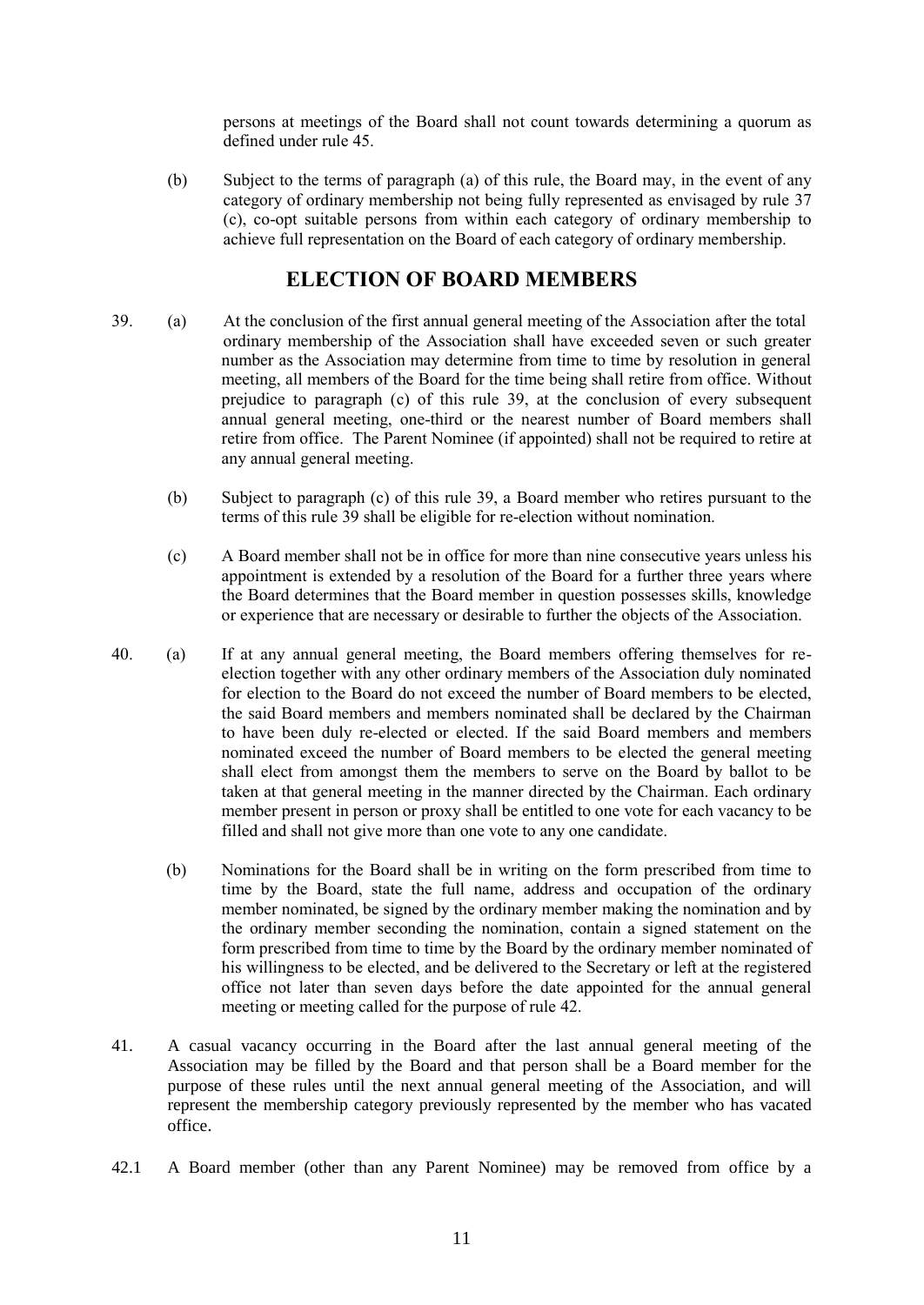resolution carried by a majority of the ordinary members present in person or proxy and voting at a special general meeting which may proceed to fill the vacancy. If the vacancy is not filled at the meeting, it may be filled by the Board unless otherwise directed by the meeting and the person chosen will represent the ordinary membership category previously represented by the Board member who has been removed from office.

- 42.2 A Board member (other than any Parent Nominee) must leave the Board if two-thirds of the remaining Board members vote in favour of this at a special meeting of the Board convened for the purpose. The vote to ask a Board member to leave the Board must relate to one of the following issues:-
	- 42.2.1 failure to perform to the published standards laid down by the Scottish Federation of Housing Associations and/or The Scottish Housing Regulator adopted and operated by the Association, and/or
	- 42.2.2 failure to sign or failure to comply with the Association's code of governance for Board members, and/or
	- 42.2.3 a serious breach of these rules or the Association's standing orders or other policy requirements;.
- 43. (a) An ordinary member shall not be eligible for election or re-election to the Board, and a Board member shall be deemed to have vacated his office, if:-
	- (i) he is apparently insolvent within the meaning of the Bankruptcy (Scotland) Act 1985, or
	- (ii) he is a party to an arrangement with his creditors, or
	- (iii) he is in the opinion of a qualified physician unable to attend Board meetings for the next 12 months due to incapacity by physical or mental illness, or
	- (iv) he is imprisoned by due process of law for a period exceeding one month or is or has been convicted of a crime of dishonesty for which the rehabilitation period, in terms of the Rehabilitation of Offenders Act 1974 and any amendment thereto or re-enactment thereof, has not expired or for which rehabilitation is excluded in terms of the said Act, or
	- (v) he is a party to any legal proceedings in any court of law by or against the Association; or
	- (vi) he is or becomes disqualified from being a charity trustee pursuant to Section 69 of the 2005 Act or has been suspended or removed as a charity trustee pursuant to Section 34 of the 2005 Act or has been the subject of any direction issued by OSCR pursuant to Section 28 and/or Section 31 of the 2005 Act; or
	- (vii) he has been removed or suspended from a position of management or control of a charity under the provisions of the Law Reform (Miscellaneous Provisions) (Scotland) Act 1990 or the 2005 Act; or
	- (viii) he has been removed from the office of charity trustee or trustee for a charity by an order made by the Charity Commissioners for England and Wales or by Her Majesty's High Court of Justice in England on the grounds of any misconduct in the administration of the charity for which he was responsible or to which he was privy, or which his conduct contributed to or facilitated; or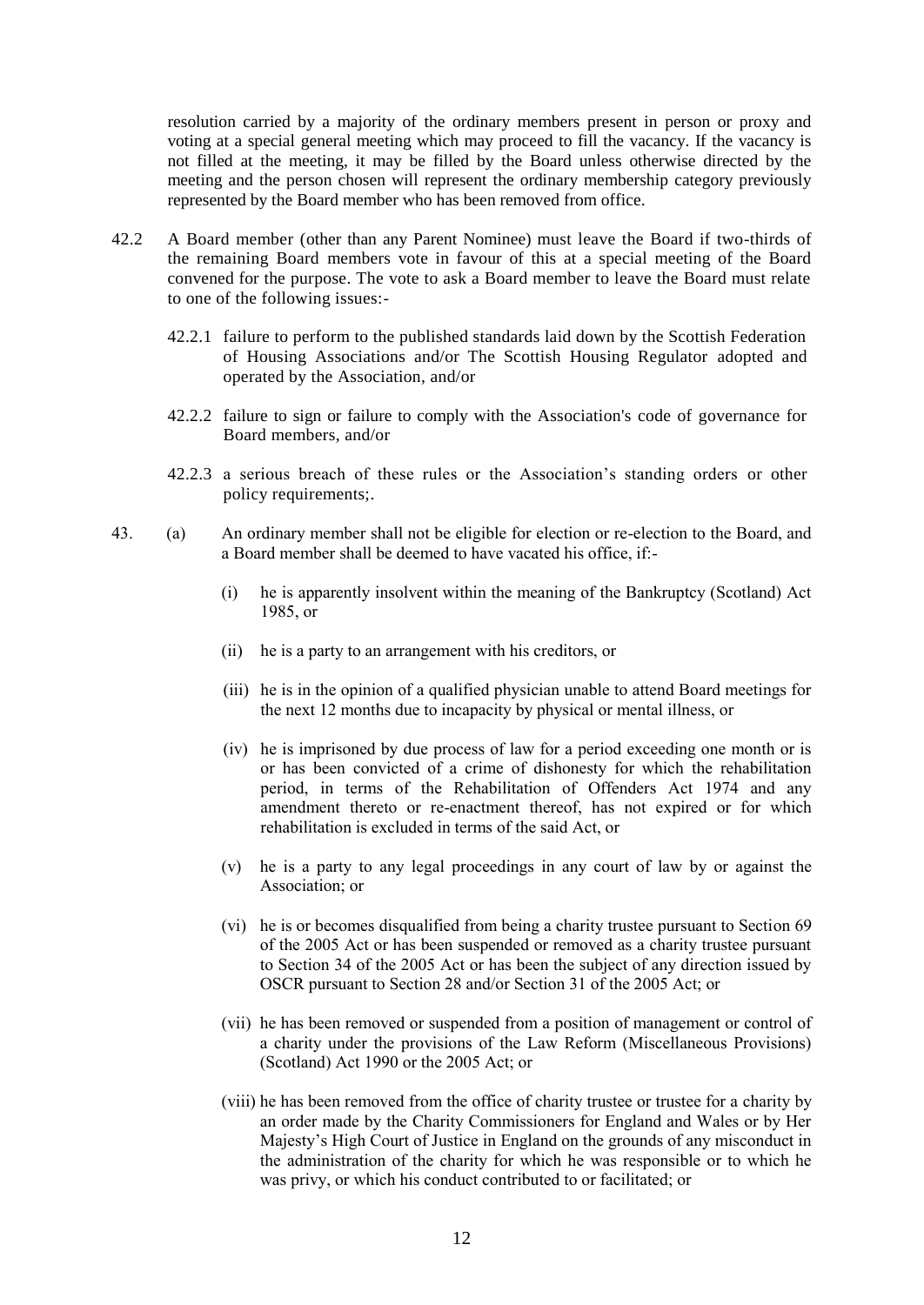- (ix) a disqualification order or disqualification undertaking has been made against him under the Company Directors' Disqualification Act 1986 or the Company Directors Disqualification (Northern Ireland) Order 2002 (which relate to the power of a Court to prevent someone from being a director, liquidator or administrator of a company or a receiver or manager of company property or being involved in the promotion, formation or management of a company); or
- (x) he has been removed from the board of another registered social landlord within the previous five years; or
- (xi) he has resigned from the Board in the previous five years in circumstances where the resignation was submitted after the date of his receipt of notice of a special meeting of the Board convened to consider a resolution for his removal from the Board in terms of rules 44.4 or 44.5 within the previous five years; or
- (xii) he has been removed from the Board in the previous five years.
- (b) A Board member shall cease to be a member of the Board if he resigns his office by notice in writing to the Secretary, ceases to be an ordinary member of the Association for any reason, or in the case of a person who is a representative of an organisation, if the organisation revokes that person's appointment as its representative, or absents himself for four consecutive meetings of the Board without special leave of absence being previously granted by the Board.
- 44. (a) Any Board member or person co-opted to the Board or any committee having an interest, other than a financial interest, or any conflict or duality of interest, in any contract or other transaction about to be discussed at a meeting shall disclose the nature of his interest to the Board and shall not (unless requested so to do by the other members of the Board) remain during its discussion of the matter nor vote upon the matter and if by inadvertence he does so remain and vote, his vote shall not be counted.
	- (b) Any Board member or co-opted person who fails to disclose any interest he is required to disclose under (a) above shall vacate his office if required to do so by a majority of the remaining members of the Board at a Board meeting specially convened for that purpose.

#### **PROCEEDINGS OF BOARD**

- 45. Ordinary meetings of the Board shall be held at such times and places as the Board shall from time to time decide but not less than six meetings shall be held in each calendar year. Four Board members including (if appointed) the Parent Nominee (other than where the Parent Nominee has presented his apologies in writing in advance of the meeting) or such greater number as the Board shall determine shall form a quorum.
- 46. Notwithstanding any vacancies on the Board the remaining Board members may continue to act, but if at any time the number of Board members falls below seven the Board may act by a majority of its remaining members for a maximum period of two months. If at the end of that period the Board has not filled such vacancies to make up the membership to seven the only power which the Board may thereafter exercise shall be that of filling such vacancies as may be required to bring the number of members of the Board up to seven.
- 47. (a) The members of the Board shall, at their first meeting after registration of the Association and subsequently at a specially convened meeting immediately following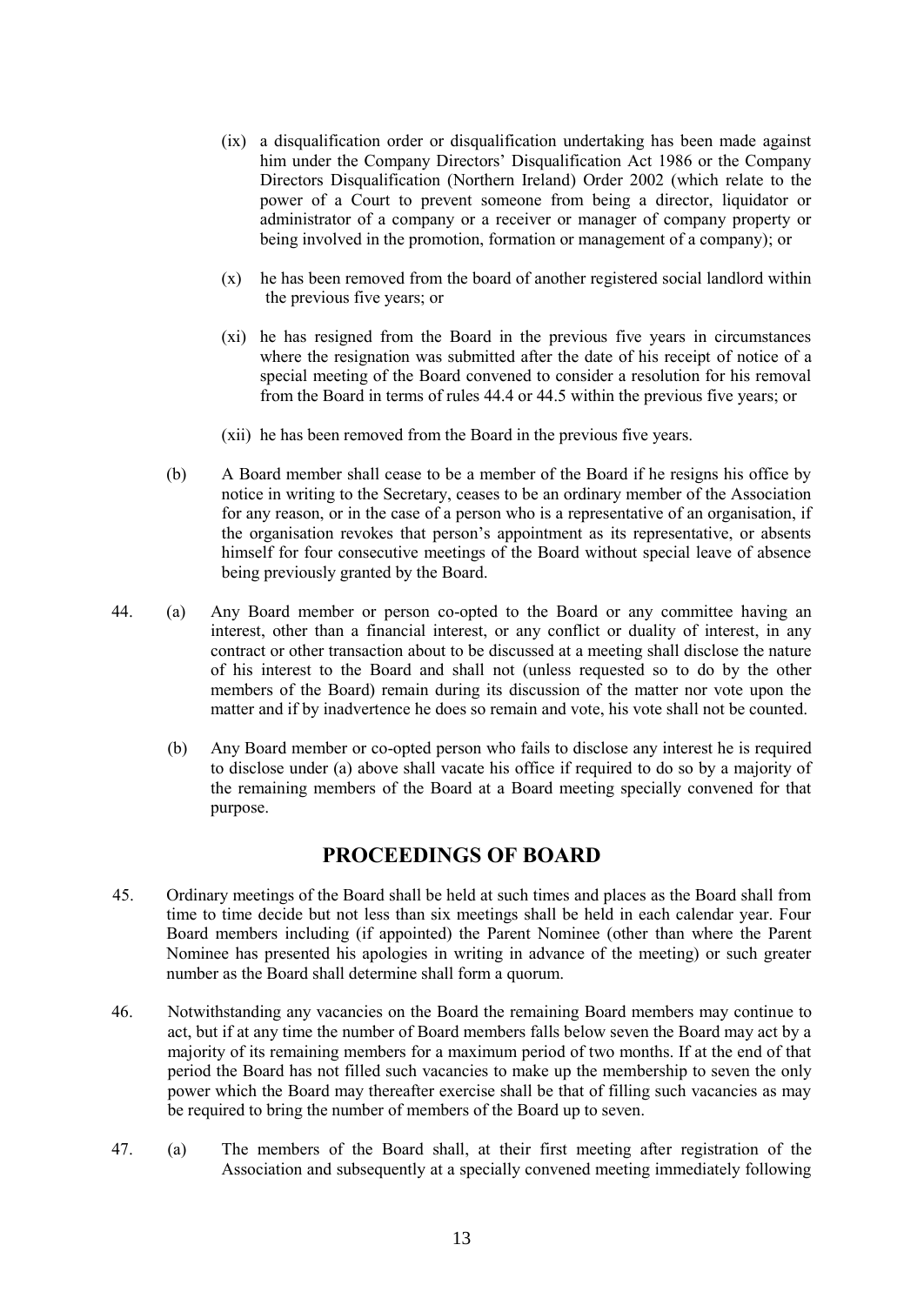each annual general meeting, elect a Chairman from their own number to hold office until the conclusion of the next annual general meeting, unless he shall cease in the meantime to be a Board member. He shall provided his appointment is approved in writing by the Parent be the Chairman of the Association and shall be removable from the office of Chairman only by a vote of two-thirds of those members of the Board present at a special meeting called for that purpose. If at any meeting of the Board the Chairman is absent or unwilling to act the members of the Board present shall elect one of their number to be Chairman for the meeting. In any case of an equality of votes the Chairman of the meeting shall have a second or casting vote.

- (b) The Chairman is responsible for the leadership of the Board and ensuring its effectiveness in all aspects of the Board's role and to ensure that the Board properly discharges its responsibilities as required by law and these rules. The Chairman will be delegated such powers as is required to allow the Chairman to properly discharge the responsibilities of the office. Among the responsibilities of the Chairperson are that:
	- (i) the Board works effectively with the senior staff;
	- (ii) an overview of business of the Association is maintained;
	- (iii) the agenda for each meeting is set;
	- (iv) meetings are conducted effectively;
	- (v) minutes are approved and decisions and actions arising from meetings are implemented;
	- (vi) the code of conduct for Board members and other relevant policies and procedures affecting the governance of the Association are complied with;
	- (vii) where necessary, decisions are made under delegated authority for the effective operation of the Association between meetings;
	- (viii) the Board monitors the use of delegated powers;
	- (ix) the Board receives professional advice when it is needed;
	- $(x)$  the Association is represented at external events appropriately;
	- (xi) appraisal of the performance of Board members is undertaken, and that the senior staff officer's appraisal is carried out in accordance with the agreed policies and procedures of the Association; and
	- (xii) the training requirements of Board members, and the recruitment and induction of new Board members is undertaken.
- (c) The Chairman may resign his office by notice in writing to the Secretary and shall vacate his office if for any reason he is deemed to have vacated his office as a Board member or he ceases to be a member of the Board and in any of these events the Board shall forthwith elect one of their number to be Chairman in his place. Any such appointment as Chairman shall be subject to the written approval of the Parent.
- (d) The Chairman may be re-elected but may not hold office continuously for more than 5 consecutive annual general meetings. On the expiry of 5 continuous terms of office, the retiring Chairman shall not be eligible for election as Chairman during the ensuing twelve months.
- 48. A special meeting of the Board may be called by a notice in writing given to the Secretary by the Chairman of the Board, or by two Board members, specifying the business to be transacted. The Secretary shall send a copy of the notice to all Board members and persons co-opted to the Board within three days of receiving it, and the meeting shall be held at the ordinary place for meetings of the Board not earlier than ten days and not later than fourteen days after the receipt by the Secretary of the notice. No other business shall be done at the meeting than the business named in the notice. Should the Secretary fail to convene the special meeting as prescribed above, the Chairman of the Board or the Board members who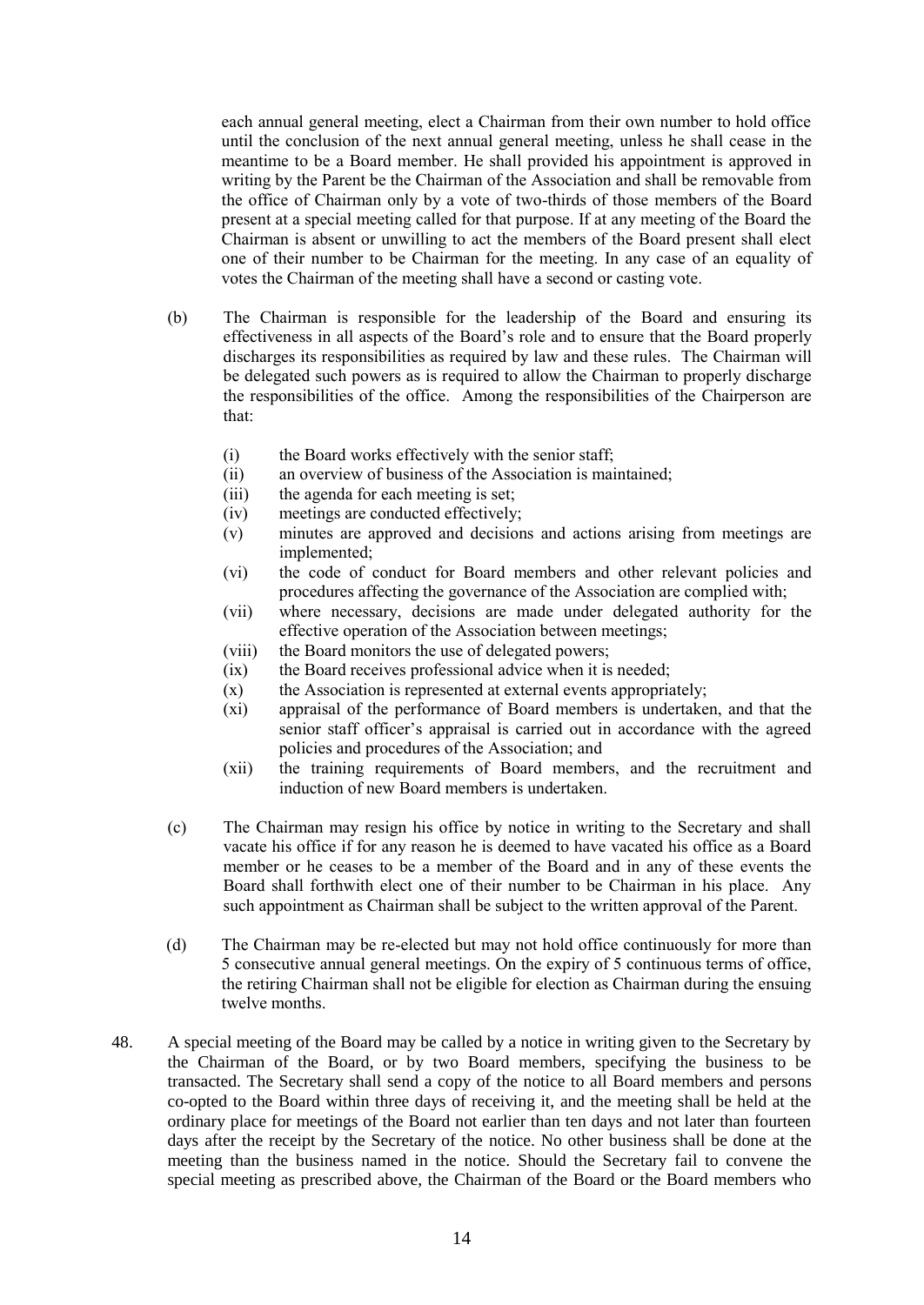have given the notice may call the meeting. If the Chairman or the two Board members call the meeting the notice shall be sent to all Board members and persons co-opted to the Board not less than seven days before the date of the meeting.

## **CONDUCT OF BOARD MEETINGS**

- 49. All speakers shall address the Chair and all members shall observe order in such instance. The selection of, and time limit for speakers shall be at the discretion of the Chairman.
- 50. If any point arises which is not provided for in these rules, the Chairman shall give a ruling on the point and his decision shall be final.
- 51. Notice of ordinary meetings of the Board shall be sent to Board members not less than seven days before the date of the meeting.
- 52. All matters of business for the agenda shall be in the hands of the Secretary not later than 4pm on the day preceding that on which the Notice of Meeting is issued, unless in relation to a matter of urgency and accepted by the majority of the meeting as such, but where urgency is known or anticipated before a meeting, notice in writing of the urgent business of the motion shall be transmitted to the Secretary as early as practicable before the meeting. The term "urgency" shall be interpreted by the Chairman who shall have due regard to the reasonable intent of this rule.
- 53. Proceedings at any meeting shall not be invalidated by any accidental omission to send notice of the meeting to any Board member other than any Parent Nominee.

## **POWERS OF BOARD OF MANAGEMENT**

- 54. The business of the Association shall be conducted by the Board which may exercise all such powers as may be exercised by the Association and are not by these rules or by statute required to be exercised by the Association in general meeting. In conducting the business of the Association each Board member shall be bound by these rules. The Board is responsible for the leadership, strategic direction and control of the Association with the aim of achieving good outcomes for its tenants in accordance with the regulatory standards and guidance issued by the Scottish Housing Regulator from time to time. Any person acting in good faith and without prior notice shall not be concerned to see or inquire whether the powers of the Board have been restricted by any other regulations so made unless he had prior knowledge of the existence of some such restriction. The Board shall in all things act for and in the name of the Association.
- 55. Without prejudice to its general powers conferred by these rules the Board may exercise the following powers:-
	- (a) to purchase, sell, feu, build upon, lease or excamb any land, including the agreeing or accepting of any liability for any expenses whatsoever in connection therewith and to enter into any contracts and settle the terms thereof;
	- (b) to settle the terms of engagement and remuneration of the Secretary or other officers, other than members of the Board, appointed under rule 59 and of any consultant, agent or employee employed in connection with the construction, improvement or management of dwellings provided or to be provided or managed or to be managed by the Association and act as an employer for anyone employed by the Association;
	- (c) to grant heritable securities over any land and floating charges over the whole or any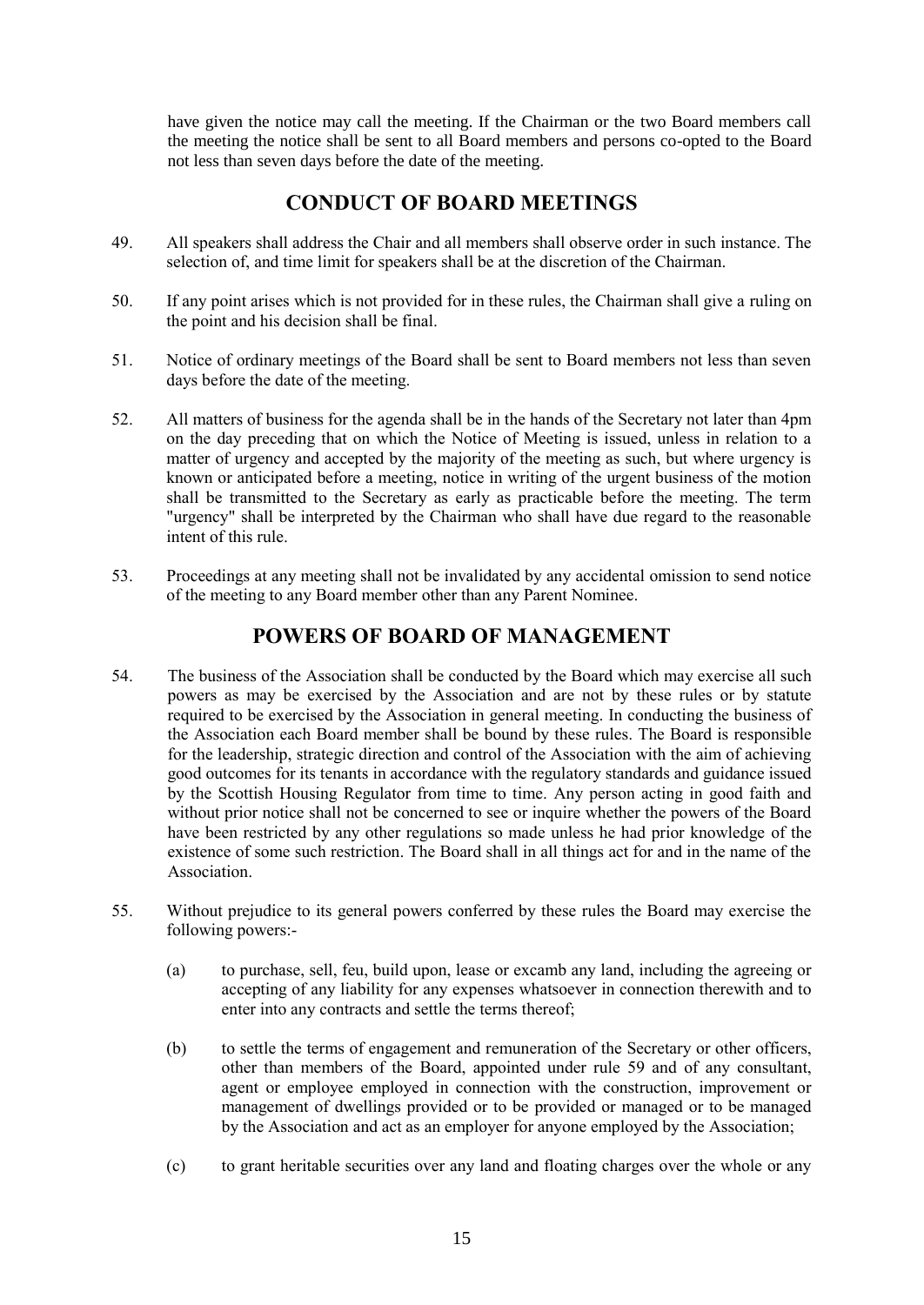part of the undertaking property and assets of the Association both present and future including the agreeing or accepting of any liability for any expenses whatsoever in connection therewith;

- (d) to determine from time to time the terms and conditions upon which the property of the Association is to be let, managed or otherwise disposed of, and to make, revoke, and alter and at all time enforce as it thinks fit such terms and conditions;
- (e) to appoint and remove all solicitors, architects, surveyors and other consultants, managing agents and employees of every description;
- (f) to reimburse such out of pocket expenses including travelling expenses as are wholly necessary and incurred by a Board member or person co-opted to the Board or a committee in the execution of his duties;
- (g) to compromise, settle, conduct, enforce or resist either in a Court of Law or by arbitration any suit, debt, liability or claim by or against the Association;
- (h) to affiliate the Association to the Scottish Federation of Housing Associations and pay an appropriate fee thereto and to subscribe to any other organisation having objects similar to the objects of the Association
- 56. The Board may delegate any of its powers to committees consisting of such Board members and other persons as it thinks fit or to staff or Office Bearers of the Association. Committees, staff and Office Bearers shall in the functions entrusted to them conform to the instructions given to them in writing by the Board. The meetings and proceedings of committees shall be governed by the provisions in these rules for regulating the meetings and proceedings of the Board so far as they are applicable and by any other regulations which may be imposed on it by the Board and any decision made by a committee shall be reported to the next meeting of the Board. Taken as a fraction of the number of Board members who compose a committee, co-opted persons shall not comprise more than one third of other persons who shall serve on the committee. Co-optees shall not form part of any quorum required for the meeting but may vote upon all matters except those directly affecting membership of the Association or election of its officers. Any decision of a committee must be reported to the next Board meeting.
- 57. All acts done in good faith by any meeting of the Board or of any committee shall, notwithstanding that it shall be afterwards discovered that there was any defect in the appointment of any Board member or Board members or that any one or more of them were disqualified, be as valid as if every Board member had been duly appointed and was duly qualified to serve.
- 58. A resolution in writing signed by all Board members or by all the Board members of a committee shall be as valid and effectual as if it had been passed at a meeting of the Board or committee duly called and constituted.

## **SECRETARY AND OTHER OFFICERS**

- 59. (a) The Association shall have a Secretary and such other officers as the Board may from time to time determine who shall be appointed and may be removed by the Board. The Secretary may be an employee of the Association.
	- (b) In circumstances where the Secretary is unavailable to carry out his functions the Board or in the case of emergency the Chairman may appoint any officer or employee to carry out the Secretary's functions until such time as the Secretary is able or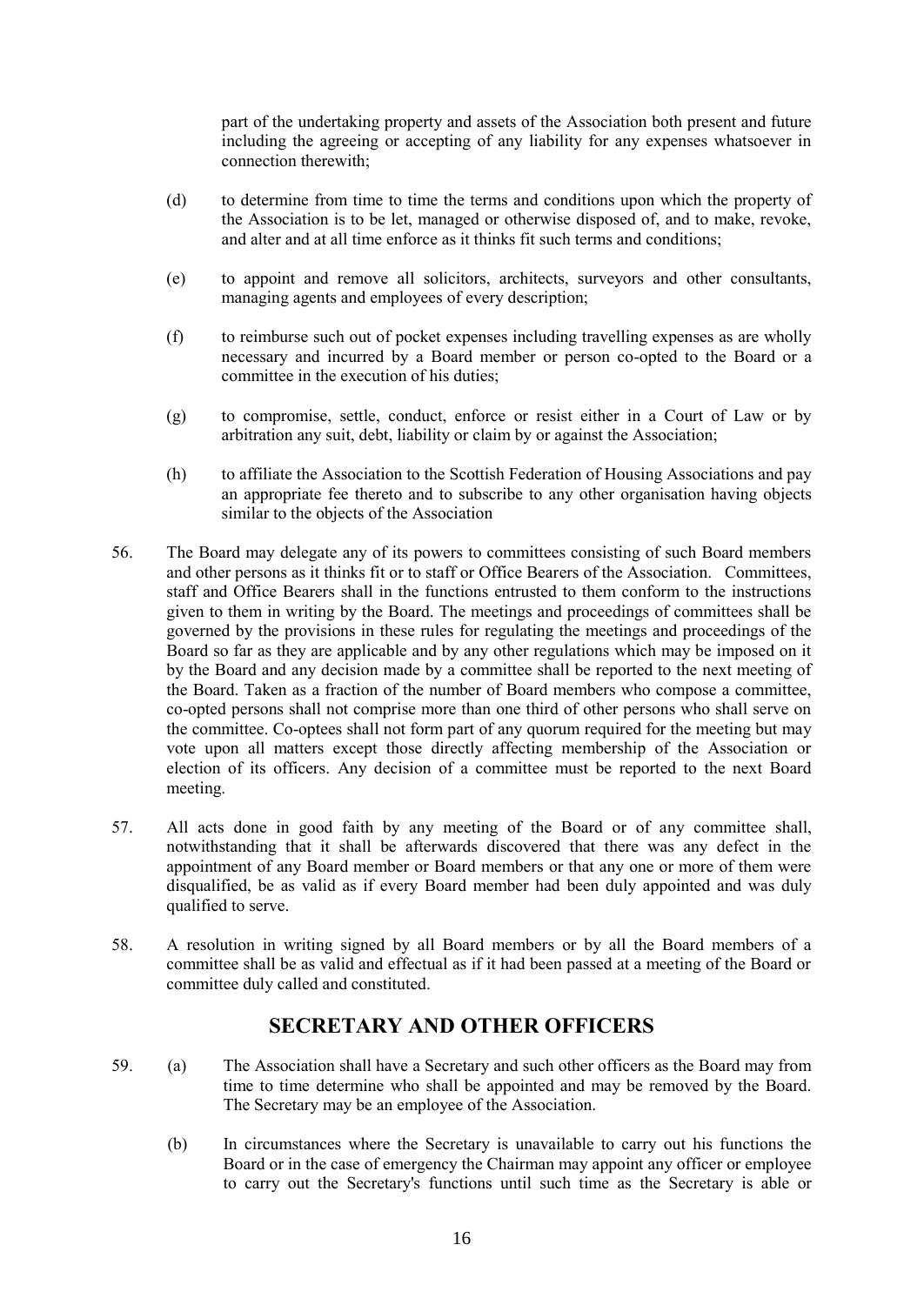available to recommence his duties.

- (c) The Secretary and the other officers, if any, shall act under the superintendence, control and direction of the Board, and without prejudice thereto the Secretary shall in particular:-
	- (i) summon and attend all general meetings of the Association and all meetings of the Board and keep the minutes referred to in rule 62;
	- (ii) as regards (i) above, issue the notice together with any relevant reports or papers;
	- (iii) prepare and send all returns required to be made to the Financial Conduct Authority and to The Scottish Housing Regulator;
	- (iv) ensuring compliance with these rules;
	- (v) prepare and send all the necessary reports to the Financial Conduct Authority; The Scottish Housing Regulator; and OSCR; and
	- (vi) unless the Board otherwise direct, keep the register of members and other registers required to be kept by these rules, have charge of the seal of the Association, keep all the books of accounts and receive all contributions and other payments due to the Association and pay over the amount so received as the Board direct.
- (d) The Secretary or other officer shall produce or give up all books, registers, documents and property of the Association in his possession whenever required so to do by a resolution of the Board or of a general meeting.

## **SECURITY BY OFFICERS**

- 60. The Board shall take out and continue a fidelity guarantee insurance in respect of all officers and employees having receipt or charge of money or alternatively shall require such officers and employees to become bound either with or without a surety as the Board determine in a bond according to one of the forms set out in Schedule 4 of the 1965 Act, or to give the security of a guarantee society in such sum as the Board direct conditioned for his rendering a just and true account of all monies received by him on account of the Association as a general meeting or the Board require him to do and for the payment by him of all sums due from him to the Association.
- 61. No officer shall be liable for any loss suffered by the Association through the execution of the duties of his office, unless the loss be the consequence of his gross negligence or his dishonesty and in the latter case the Association shall inform the police or other appropriate authority and shall seek to recover any loss it has suffered.

#### **MINUTES, SEAL, REGISTERS AND BOOKS**

62. Minutes of every general meeting and of every meeting of the Board and any committee shall be kept and such minutes shall be read at the next of such meetings respectively and signed by the Chairman of the meeting at which they are so read and all minutes so signed shall be conclusive evidence of any fact stated therein as between the Association and every ordinary member.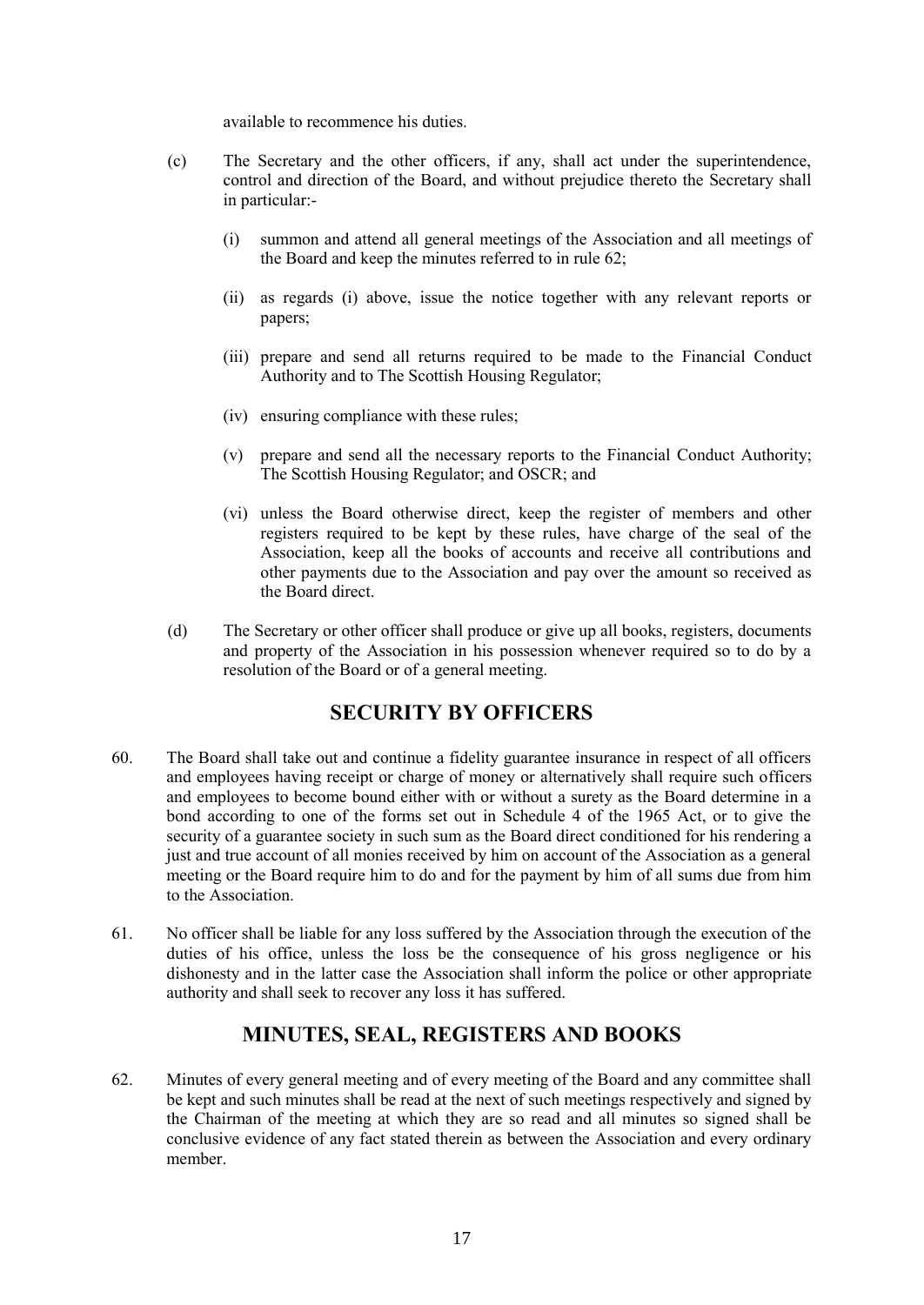- 63. The Association shall execute deeds and documents in accordance with the provisions of the Requirements of Writing (Scotland) Act 1995 and record the execution in the register. The use of a common seal is not required. The Association may have a seal which the Secretary must keep in a secure place unless the Board decides that someone else should look after it. The seal must only be used if the Board decides this. When the seal is used, the deed or document must be signed by the Secretary or a Board member or another person duly authorised to subscribe the deed or document on the Association's behalf and recorded in the register.
- 64. The Association shall keep as its registered office:-
	- (a) a register of members in which shall be entered the following particulars -.
		- (i) the names and addresses of the ordinary members and Parent Member;
		- (ii) a statement of the Ordinary Shares and Parent Share held by members and the amount paid therefor;
		- (iii) a statement of other property in the Association whether in loans or loan stock held by each member;
		- (iv) the date when each person was entered into the register as a member and the date at which any person ceased to be a member; and
		- (v) the names and addresses of the officers of the Association with the offices held by them respectively, and the dates on which they assumed and vacated once;
	- (b) a duplicate register of members in which shall be entered all the particulars in the original register of members other than those mentioned in paragraphs (a) (ii) and (iii) above; and the inclusion or omission of the name of any person from the original register of members shall, in the absence of evidence to the contrary, be conclusive that such person is or is not a member of the Association;
	- (c) a register of loan stock and of the holders thereof;
	- (d) a register in which shall be entered particulars of all loans and charges on land of the **Association**
- 65. The registered name of the Association shall be kept painted or affixed in a conspicuous position in letters easily legible on the outside of every office or place in which the business of the Association is carried on, and the registered name of the Association shall be engraved in legible characters on its seal (if any) and shall be mentioned in legible characters in all business letters of the Association, notices, advertisements and other official publications of the Association and in all bills of exchange, promissory notes, endorsements, cheques and orders for money or goods, purporting to be signed by or on behalf of the Association and in all bills, invoices, receipts and letters of credit of the Association.
- 66. All books of account, registers, securities and documents of the Association shall be kept at the registered office or such other place and in such manner and with such provision for their security as the Board shall from time to time determine.
- 67. At the last meeting of the Board before the annual general meeting the Secretary shall to the extent within his knowledge confirm in writing to the Board that all the requirements of rules 62-66 have been complied with or if they have not been complied with the Secretary shall report in writing to the Board the reasons for such non-compliance. The confirmation or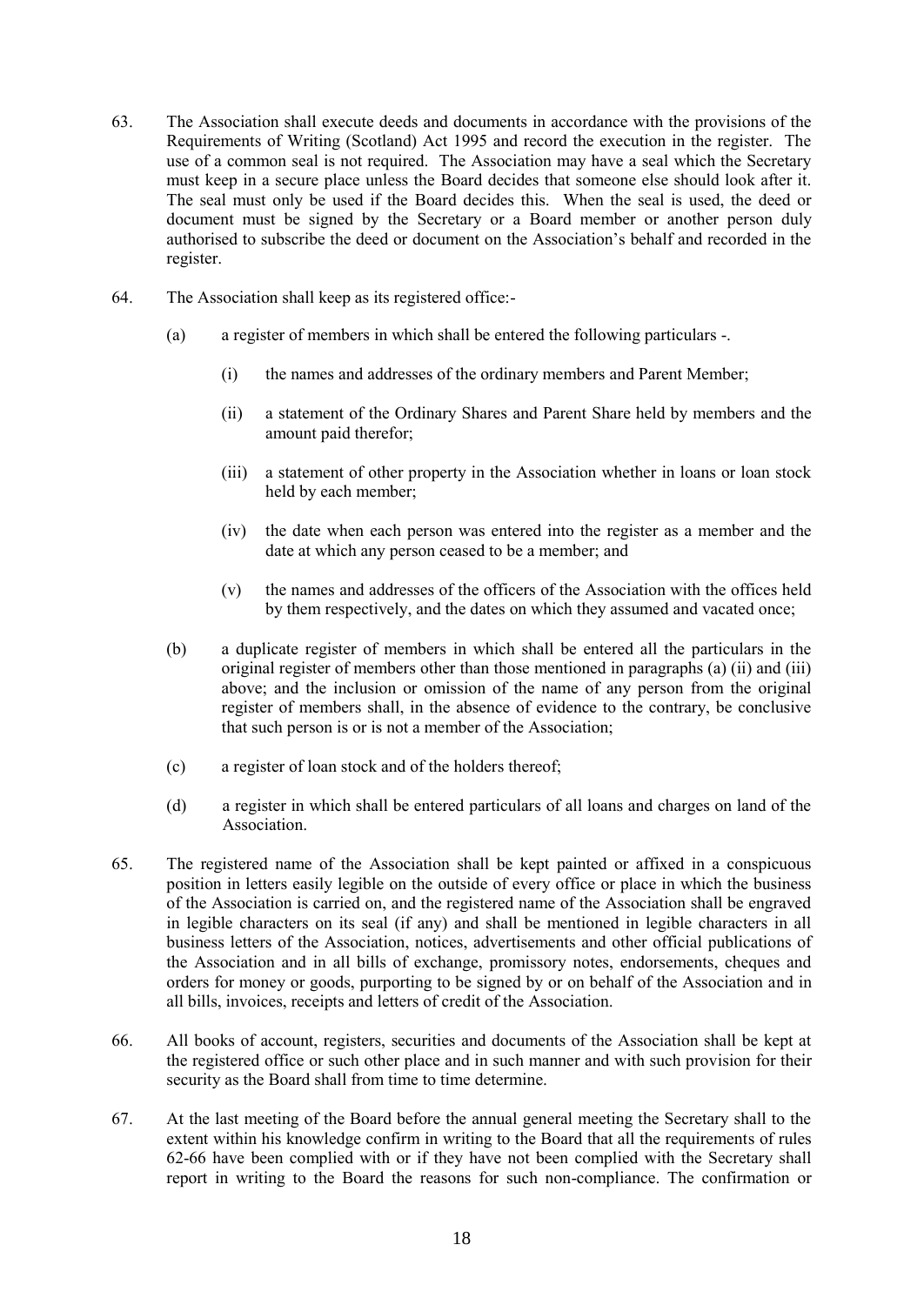report required by this rule shall be recorded in the minutes of the meeting.

## **ACCOUNTS**

- 68. The Association shall keep proper books of account with respect to its transactions and to its assets and liabilities in accordance with sections 1 and 2 of the 1968 Act, and shall establish and maintain a satisfactory systems of control of its books of account, its cash holdings and all its receipts and remittances.
- 69. The Board shall submit the Association's accounts and balance sheet for audit to the Association's auditor and the auditor shall in accordance with section 9 of the 1968 Act and paragraphs 69(1) and (2) of Part 6 of the Housing (Scotland) Act 2010, make a report to the Association on the accounts examined by him and on the revenue account or accounts and the balance sheet for the year of account in respect of which he is appointed.
- 70. The Association shall furnish to The Scottish Housing Regulator and the Financial Conduct Authority a copy of its accounts and auditor's report within six months of the end of the period to which they relate.

## **APPOINTMENT AND DUTIES OF AUDITOR**

- 71. (a) There shall be appointed in each year of account a qualified auditor to audit the Association's accounts and balance sheet for that year. In this rule "qualified auditor" means a person who is a qualified auditor under section 7 of the 1968 Act.
	- (b) None of the following persons shall be appointed or re-appointed as auditor of the Association:-
		- (i) an officer or servant of the Association;
		- (ii) a person who is a partner of or in the employment of or who employs an officer, servant or agent of the Association;
	- (c) Nothing in this rule shall prevent the appointment as auditor of the Association of a Scottish firm provided none of the partners of the firm is ineligible for appointment as auditor of the Association by virtue of any of the provisions of this rule.
- 72. (a) Save as provided in paragraph (b) of this rule every appointment of an auditor shall be made by resolution of a general meeting of the Association.
	- (b) The first appointment of an auditor shall be made within three months of the registration of the Association by the Financial Conduct Authority and shall be made by the Board if no general meeting of the Association is held within that time. The Board may appoint an auditor to fill any casual vacancy occurring between general meetings of the Association. The Board shall take such steps as it considers necessary to ensure the continuing independence of the Association's auditor, including the periodic review of the need for audit rotation. The Association must send a copy of its accounts and the auditor's report to The Scottish Housing Regulator within six months of the end of the period to which they relate.
- 73. (a) An auditor appointed to audit the accounts and balance sheet of the Association for the preceding year of account (whether by a general meeting or by the Board) shall be re-appointed as auditor of the Association for the current year of account (whether or not any resolution expressly reappointing him has been passed) unless:-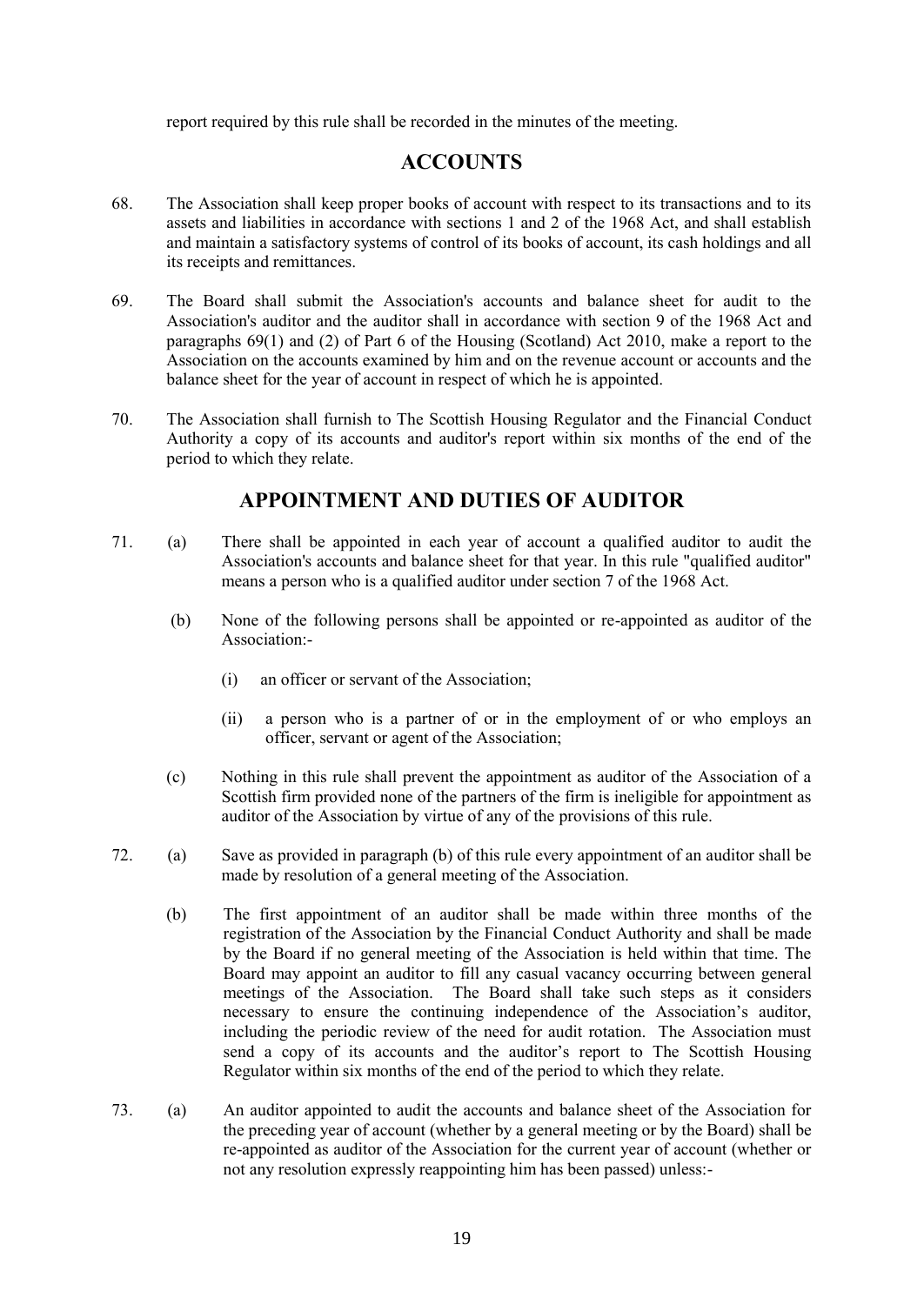- (i) a resolution has been passed at a general meeting of the Association appointing somebody instead of him or providing expressly that he shall not be reappointed; or
- (ii) he has given to the Association notice in writing of his unwillingness to be reappointed; or
- (iii) he is not a qualified auditor or is a person mentioned in rule  $71(b)$ ; or
- (iv) he has ceased to act as auditor to the Association by reason of incapacity; or
- (v) he is no longer capable of acting as auditor to the Association.

Provided that a retiring auditor shall not be automatically re-appointed if notice of an intended resolution to appoint another person in his place has been given in accordance with paragraph (b) of this rule and the resolution cannot be proceeded with because of the death or incapacity of that other person or because that other person is not a qualified auditor or is a person mentioned in rule 71 (b).

- (b) (i) A resolution at a general meeting of the Association appointing another person as auditor in place of a retiring auditor or providing expressly that a retiring qualified auditor shall not be re-appointed shall not be effective unless notice of the intention to move it has been given to the Association not less than twentyeight days before the meeting at which it is to be moved.
	- (ii) Where such proper notice has been given the Association shall forthwith send a copy to the retiring auditor, and if it is practicable to do so, shall give notice to its members of the intended resolution at the same time and in the same manner as it gives notice in accordance with these rules of the meeting at which the resolution is to be moved or, if that is not practicable, by advertisement not less than fourteen days before the said meeting in a newspaper circulating in the area in which the Association conducts its business.
	- (iii) Where, under the provisions of Section 6(6) of the 1968 Act, the retiring auditor makes representations to the Association or notifies the Association that he intends to make representations with respect to the intended resolution the Association shall notify its members in accordance with the requirements of section 6(7) of the 1968 Act.

## **ANNUAL RETURNS AND BALANCE SHEET**

- 74. Every year not later than the date prescribed in the 1965 Act or where the return is made up to a date allowed by the Financial Conduct Authority not later than 3 months after such date the Secretary shall send to the Financial Conduct Authority the annual return in the form prescribed by the Financial Conduct Authority relating to its affairs for the period required by the 1965 Act to be included in the return together with:-
	- (i) a copy of the report of the auditor on the Association's accounts for the period included in the return; and
	- (ii) a copy of each balance sheet made during that period and of the report of the auditor on that balance sheet.
- 75. The Association shall supply free of charge to every member or person interested in the funds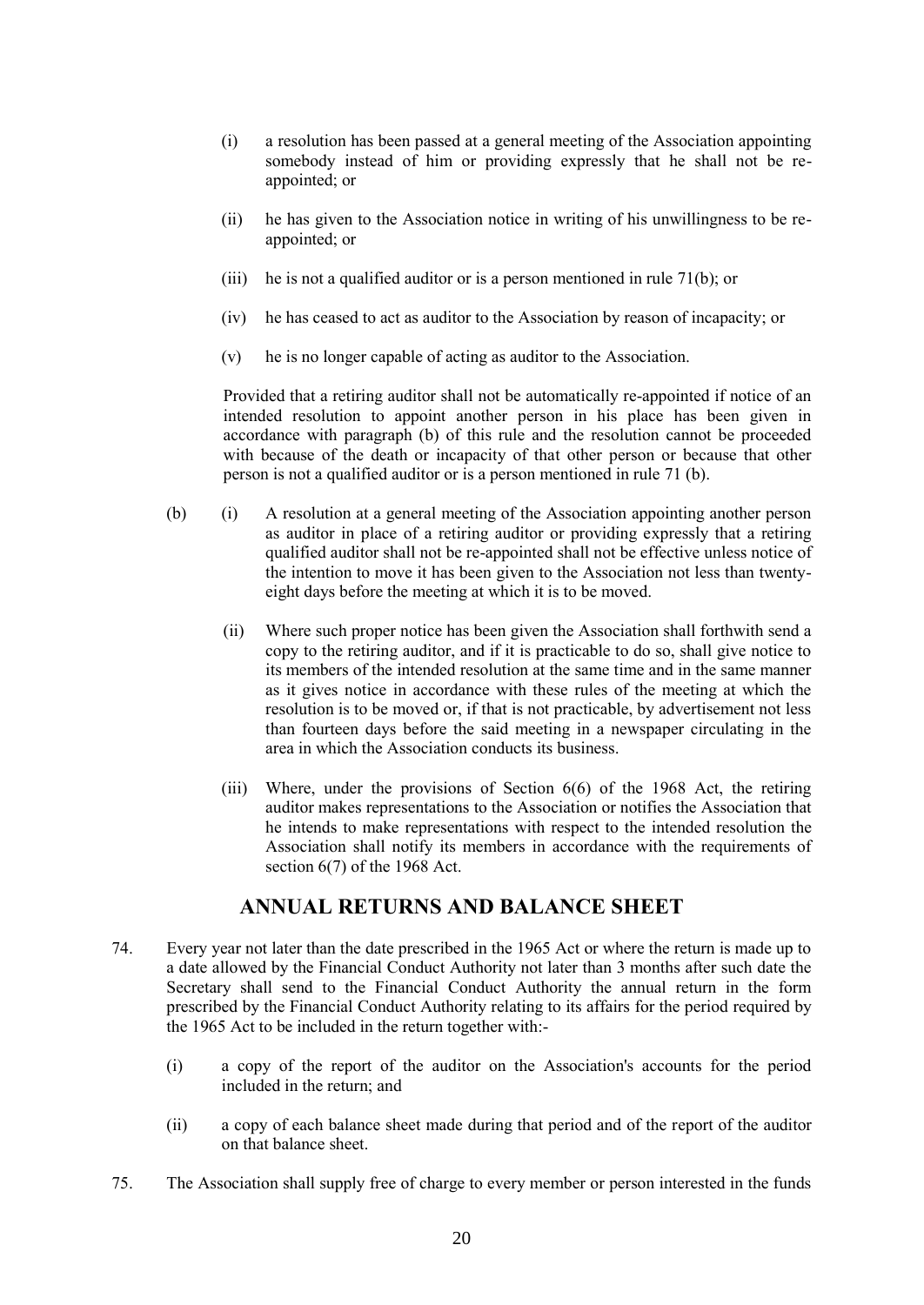of the Association on his application a copy of the last annual return of the Association together with a copy of the report of the auditor on the accounts and balance sheet contained in the return.

- 76. The Association shall keep a copy of the last balance sheet for the time being together with the report made thereon by the auditor always hung up in a conspicuous place at its registered office.
- 77. The Association shall, upon receipt of the form of annual return from The Scottish Housing Regulator, duly complete the form and send it to The Scottish Housing Regulator within the period which The Scottish Housing Regulator may direct.

## **PROFITS**

- 78. (a) The profits of the Association shall not be distributed either directly or indirectly in any way whatsoever among members of the Association.
	- (b) An annual general meeting may out of the net profits:-
		- (i) set aside to reserve such amount (not exceeding the amount recommended by the Board) as it may direct which may be applied in or towards carrying out the objects of the Association; and
		- (ii) if any amount has been set aside by the annual general meeting to reserve as aforesaid, allocate to a common fund out of any balance remaining such amount (not exceeding the amount recommended by the Board) as it may direct which may be used in the furtherance of the Association's objects and purposes for such charitable purposes or for the purposes of a voluntary organisation being concerned or connected with the provision of housing or associated amenities or services as the Board shall from time to time determine.
	- (c) Any part of the profits not set aside or allocated in accordance with the preceding paragraph shall be carried forward.

#### **INVESTMENT**

79. The funds of the Association may with the authority of the Board be invested as permitted by section 31 of the 1965 Act but may not be invested otherwise, subject always to the requirement that the Association shall comply with the regulatory standards and the regulatory guidance issued by The Scottish Housing Regulator from time to time.

## **INSPECTION OF BOOKS**

80. Any member or person having an interest in the funds of the Association shall be allowed to inspect his own account and the books containing the names of the members, including all particulars in the duplicate register of members, at all reasonable hours at the registered office of the Association or at any place where the same are kept, subject to such conditions as to the time and manner of such inspection as may be made from time to time by the Board.

## **DISPUTES**

81. Every dispute between a member or any person aggrieved who has not for more than six months ceased to be a member, or any person claiming through any such member or person aggrieved, or any person claiming under the rules of the Association and any procedures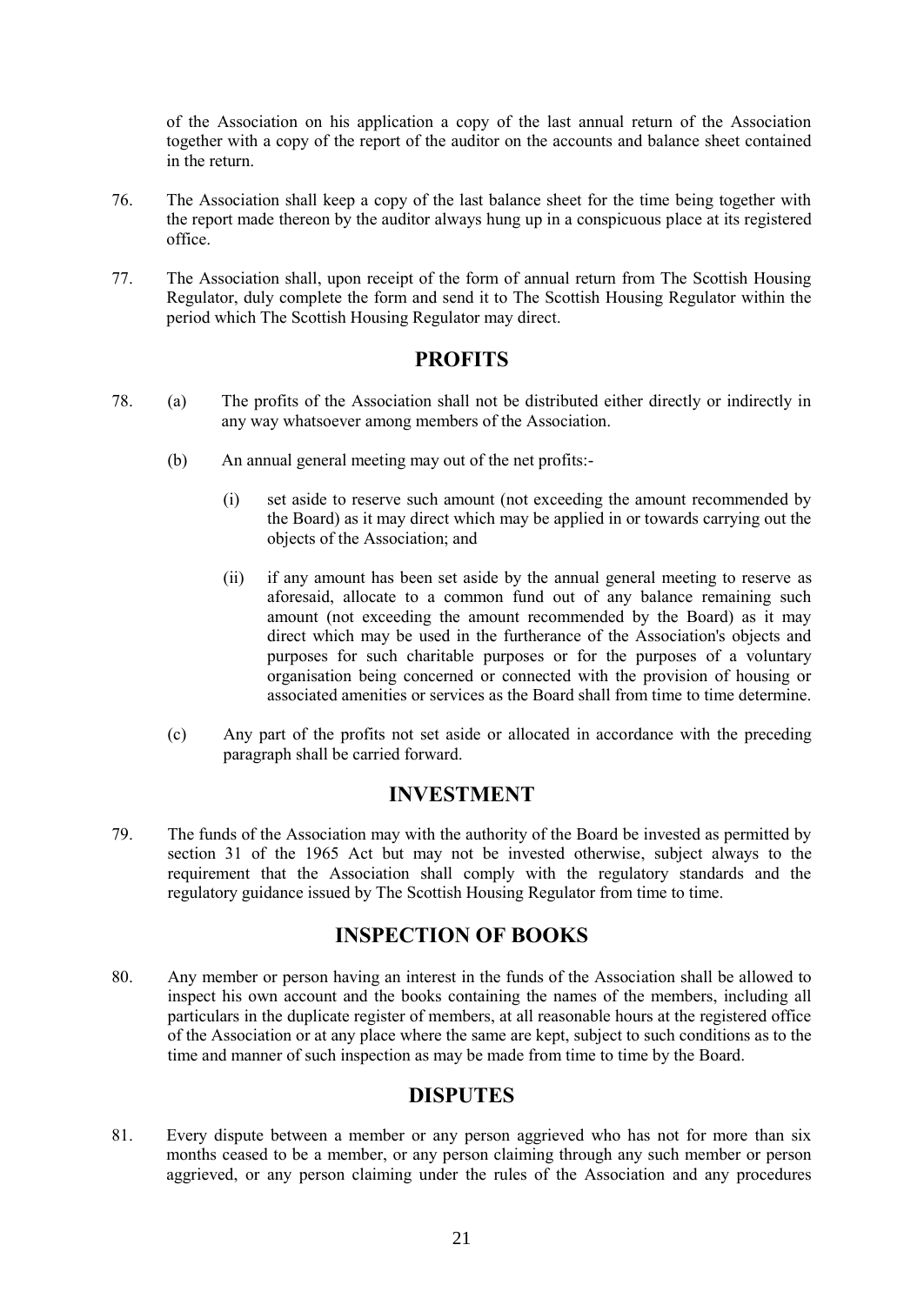determined by the Board from time to time, and the Association or an officer thereof, shall be referred to the Sheriff within whose jurisdiction the registered office of the Association is situated and his decision shall be binding and conclusive on all parties without appeal.

## **STATUTORY APPLICATION TO THE FINANCIAL CONDUCT AUTHORITY**

- 82. Any ten ordinary members each of whom has been an ordinary member of the Association for not less than twelve months immediately preceding the date of the application may apply to the Financial Conduct Authority in the form prescribed by Treasury Regulations to appoint an accountant or actuary to inspect the books of the Association and to report thereon on payment to the Financial Conduct Authority of the costs required.
- 83. One-tenth of the whole number of ordinary members, or, if the number shall at any one time exceed one thousand, one hundred ordinary members, may apply to the Financial Conduct Authority in the form prescribed by Treasury Regulations:-
	- (a) for the appointment of an inspector or inspectors to examine into the affairs of the Association and to report thereon; or
	- (b) for the calling of a special general meeting of the Association.

## **COPIES OF RULES TO BE SUPPLIED**

84. The Secretary shall deliver a copy of the rules of the Association to every person on admission to membership of the Association and to any person on demand on payment of such sum not exceeding ten pence as the Board may determine.

## **PROCEEDINGS ON DEATH OF A MEMBER**

85. Upon claim being made by the personal representative of a deceased ordinary member, or the trustee in bankruptcy of a bankrupt ordinary member, to any property in the Association belonging to the deceased or bankrupt member, the Board shall transfer or pay such property to which the personal representative or trustee in bankruptcy has become entitled as the personal representative or trustee in bankruptcy may direct them.

## **NOMINATIONS**

86. An ordinary member may, in accordance with the 1965 Act, nominate any person or persons to whom (subject to the provisions of the 1965 Act as to amount and the persons to whom a valid nomination may be made) any of his property in the Association at the time of his death shall be transferred. On receiving satisfactory proof of death of an ordinary member who has made a nomination, the Board shall, if and to the extent that the nomination is valid under the said Act, either transfer or pay in accordance with the Act the full value of the property comprised in the nomination to the person entitled thereunder.

## **DISSOLUTION**

- 87. Subject to the prior written consent of the Parent, the Association may be dissolved:-
	- (a) by an order or resolution to wind up the Association as set out in the Insolvency Act 1986 and / or section 105 of the Housing (Scotland) Act 2010;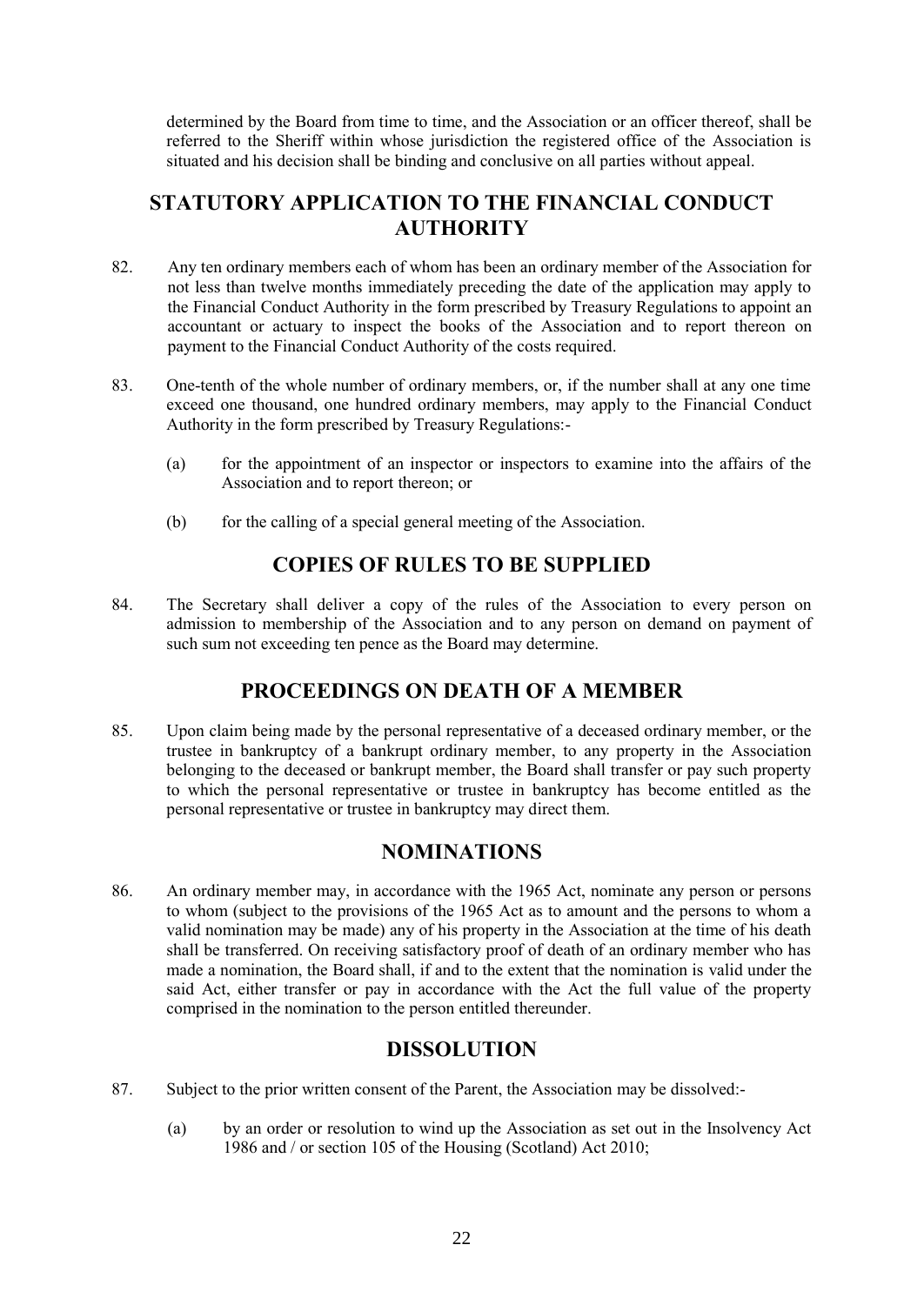- (b) by the consent of three-quarters of the members of the Association sign an instrument of dissolution in the form prescribed by the Financial Conduct Authority.
- 88. The prior approval of OSCR is required before the Association can be dissolved. The Association must submit its application for approval to OSCR not less than 42 days before the date on which the Association intends to dissolve.
- 89. If any property remains after the Association has paid its debts, this property will be transferred to such other charitable registered social landlord as determined by The Scottish Housing Regulator.

## **CHANGING THE RULES**

- 90. Any changes to these rules shall require the prior written consent of the Parent and subject to such consent being obtained by the Board, these rules may be changed or new rules introduced if:
	- 90.1 three-quarters of the votes at a special general meeting are in favour of the change(s), deletion(s), or introduction of new rules; and
	- 90.2 The Scottish Housing Regulator has approved the change(s) deletion(s) or introduction of new rules.
	- 90.3 The Association shall apply to the Financial Conduct Authority to register every rule change as set out in Treasury regulations. Each member must receive a copy of the change. No change is valid until it has been registered by the Financial Conduct Authority.
	- 90.4 The name of the Association may be changed if:-
		- 90.4.1 three-quarters of the votes at a special general meeting are in favour of the change(s);
		- 90.4.2 the Financial Conduct Authority approves the change(s) in writing; and
		- 90.4.3 OSCR has given its prior approval. The Association must submit its application for approval to OSCR not less than 42 days before the date on which the Association intends to change its name.
	- 90.5 If the Association wants to change its name or registered office it must:-
		- 90.5.1 obtain the approval of The Scottish Housing Regulator for its new name before changing it;
		- 90.5.2 let The Scottish Housing Regulator know that they have changed the registered office within seven working days of their decision to do so ; and
		- 90.5.3 notify OSCR within 3 months of the change having been made.
- 91. Where an amendment of these rules affects the purposes of the Association, the prior approval of OSCR is required. The Association must submit its application for approval to OSCR not less than 42 days before the date on which the Association intends to amend its purposes. Any other amendment of these rules requires to be notified to them within 3 months of the change having been made.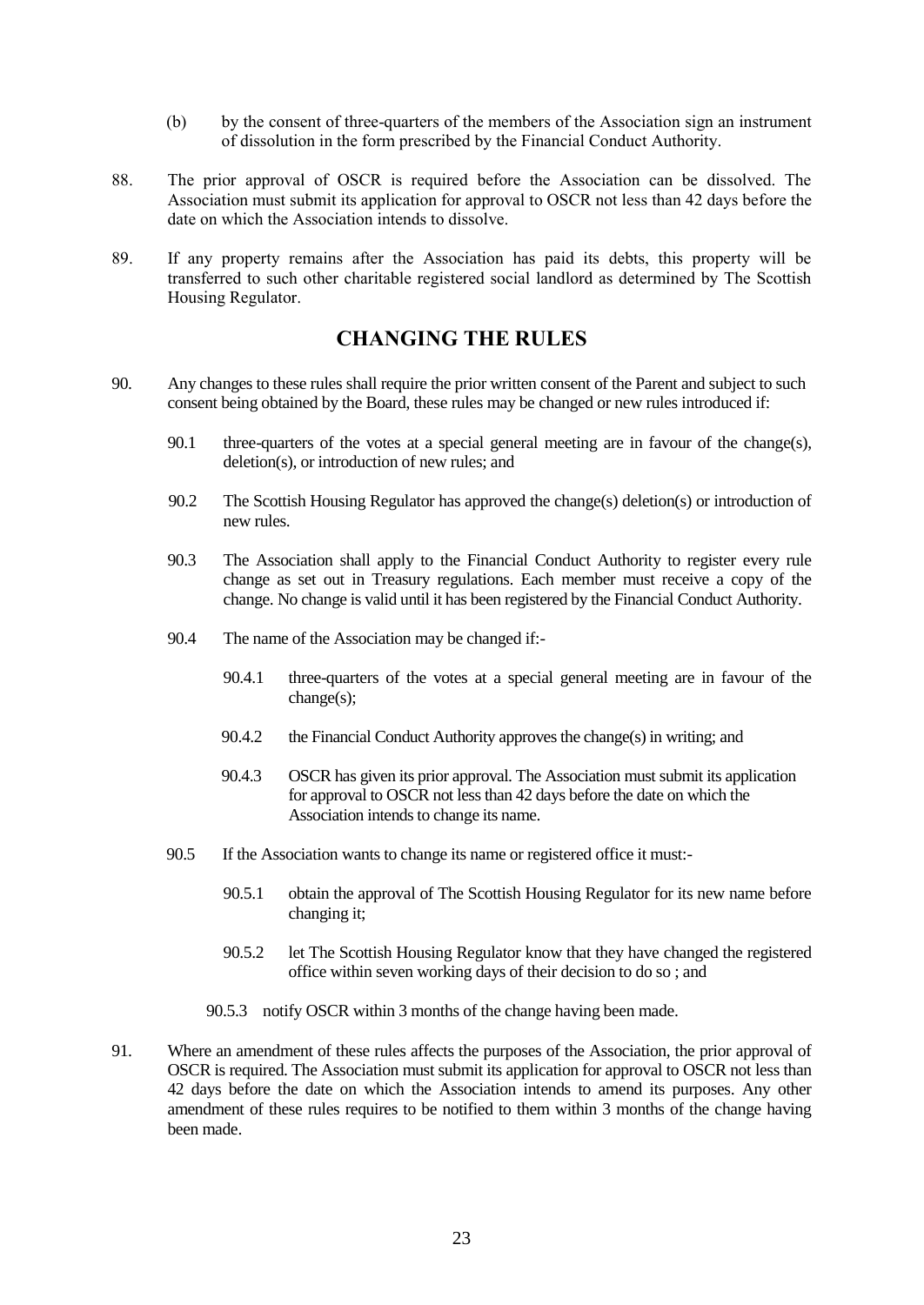#### **INTERPRETATION OF TERMS**

- 92. In these rules, including this rule, unless the subject matter or context otherwise requires
	- (a) words importing the singular or plural shall include the plural and singular respectively;
	- (b) words importing the masculine gender shall include the feminine;
	- (c) references to any statute or section of any statute or subordinate legislation shall include a reference to any statutory amendment, extension, modification or reenactment thereof for the time being in force. Without prejudice to the foregoing, each reference to the Housing (Scotland) Act 2001 shall include reference to the equivalent or replacement provision in the Housing (Scotland) Act 2010 or to any subsequent re-enactment or amendment thereof;
	- (d) "the 1965 Act" shall mean the Industrial and Provident Societies Act 1965, and "the 1968 Act" shall mean the Friendly and Industrial and Provident Societies Act 1968;
	- (e) "2005 Act" means the Charity and Trustee Investment (Scotland) Act 2005;
	- (f) "the Financial Conduct Authority" shall mean the registering authority for societies registered under the Industrial and Provident Societies Act 1965 and the Credit Unions Act 1979 set up in terms of the Financial Services Act 2012 or its successor body;
	- (g) "property" shall include all heritable and moveable estate (including loan stock certificates, books and papers);
	- (h) "he", "him" and "person" shall include a body corporate;
	- (i) "these rules" shall mean the registered rules of the Association for the time being;
	- (j) "persons claiming through an ordinary member" shall include the heirs, executors or administrators and assignees of a member, and also his nominees where a nomination has been made;
	- (k) "the Association" shall mean the Association whereof these are the registered rules;
	- (l) "Board" shall mean the board of management appointed in accordance with rule 37 and "Board member" or "member of the Board" shall mean a member of the Board for the time being;
	- (m) "member" shall mean an ordinary member;
	- (n) "officer" shall include the Chairman and Secretary of the Association and any Board member for the time being and such other officers as the Board may appoint under rule 59;
	- (o) "Secretary" means the officer appointed by the Board to be the Secretary of the Association or other person authorised by the Board to act as his deputy;
	- (p) "OSCR" means the Office of the Scottish Charity Regulator or anybody which takes over or adopts the whole or any part of its functions and obligations or is otherwise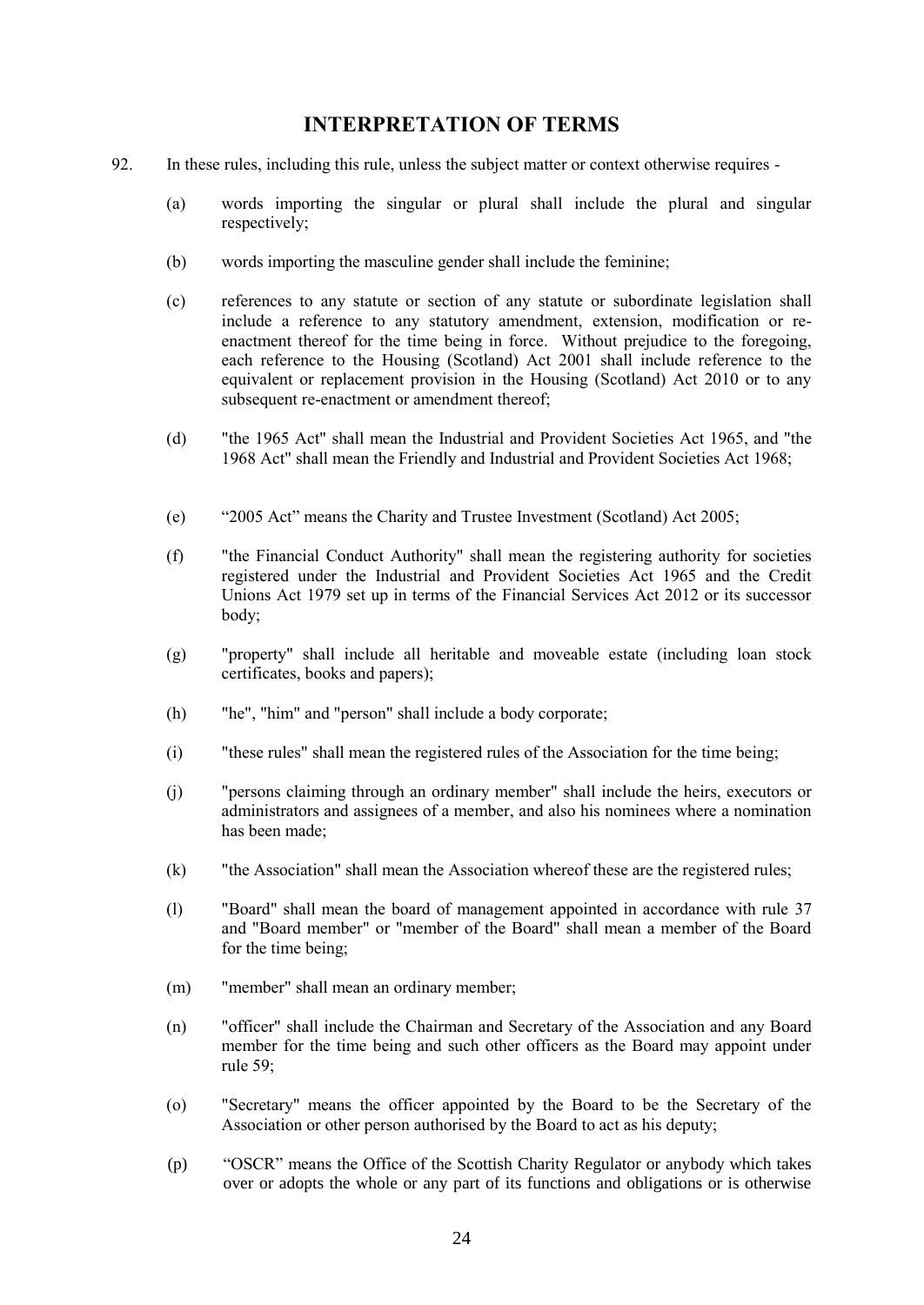equivalent to it from time to time;

- (q) "The Scottish Housing Regulator" means the body known as The Scottish Housing Regulator having their head office at Highlander House, 58 Waterloo Street, Glasgow, G2 7DA, being an executive agency acting on behalf of Scottish Ministers;
- (r) "Parent" means The Riverside Group Limited, registered office 2 Estuary Boulevard, Estuary Commerce Park, Liverpool (registered number IP030938R);
- (s) "Present" or "present in person" or "represented in person" means any member (including the Parent) or Board Member or member of a committee or any individual appointed by the Parent who is present in person or is deemed to be present by virtue of some other form of communication, including by way of: conference telephone; video link; internet video facility; or any other similar communications equipment by means of which all persons participating in the meeting are able to hear each other; and
- (t) "Tenant Board Member" means a Board member who is a residential tenant of the Association from time to time occupying a residential property let by the Association under Scottish secure tenancy or a short Scottish secure tenancy.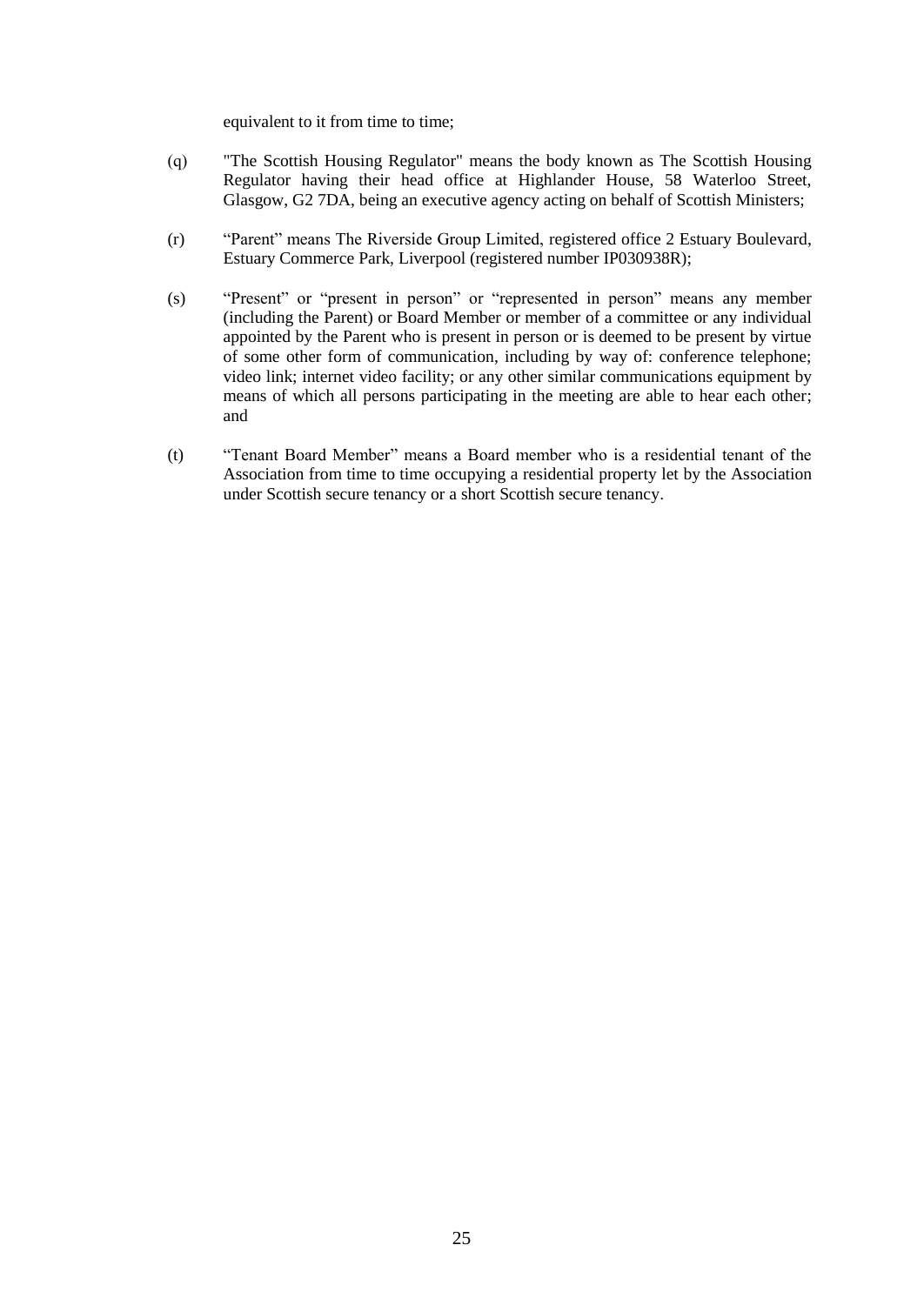## **APPENDIX**

## **FORM OF INSTRUMENTS**

# **PROXY FOR GENERAL MEETING**

The instrument referred to in rule 31 shall be in the following form:-

| I,                                                                        |                     |    |          |
|---------------------------------------------------------------------------|---------------------|----|----------|
| residing at                                                               |                     |    |          |
| in the County of                                                          | , being a member of |    | Housing  |
| Association Limited, hereby appoint                                       |                     |    | of       |
| as my proxy to vote for me and on my behalf at the annual/special general |                     |    |          |
| meeting of the Association to be held on the                              | day of              | 20 | , and at |
| any adjournment thereof.                                                  |                     |    |          |

Signed

Date

## **REVOCATION**

I,

residing at

in the County of, being a member of Housing

Association Limited, hereby revoke the instrument of proxy made by me on the day

of 20

Signed

Date